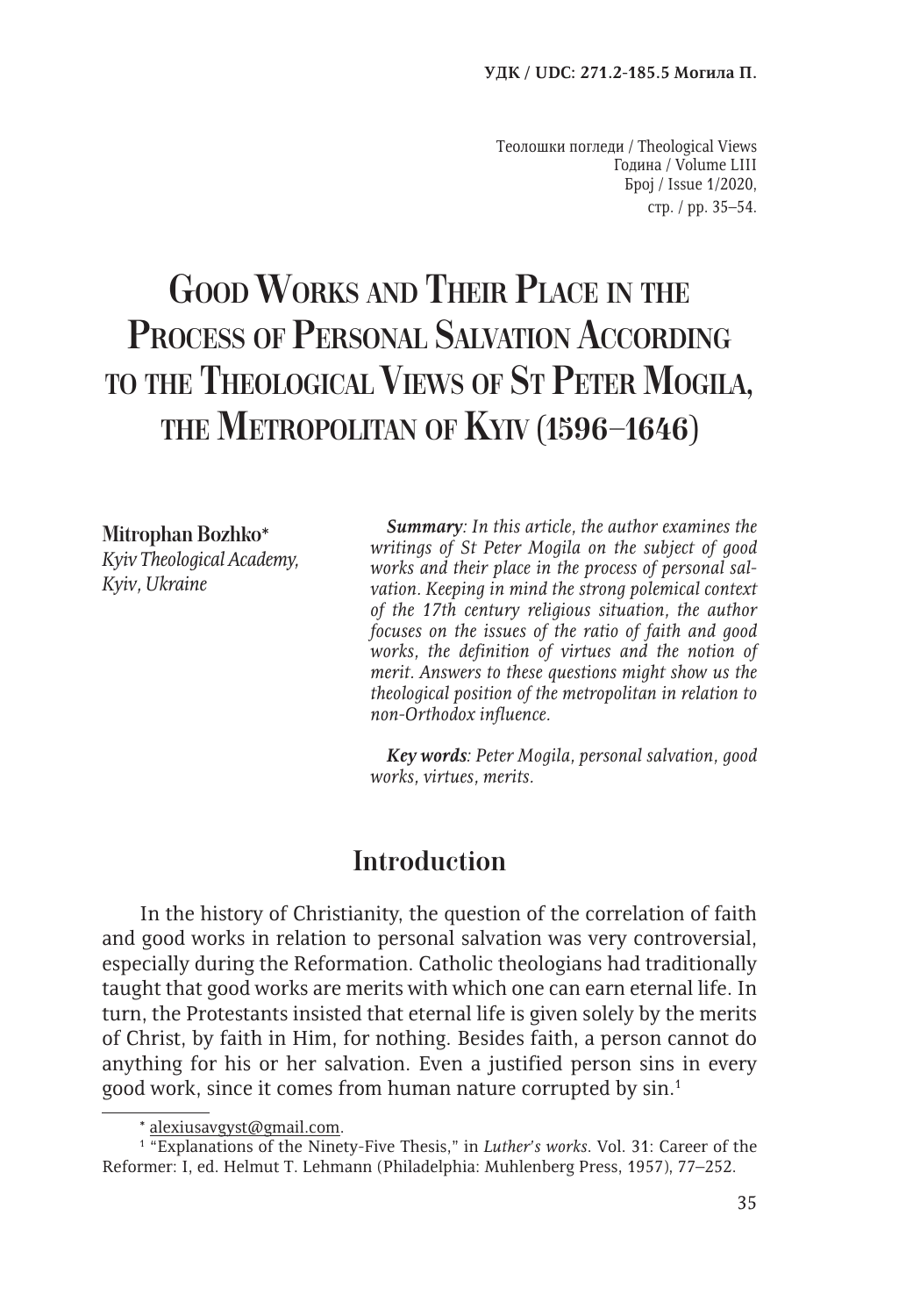In response to this teaching, the Catholic side not only condemned the errors of the reformers at the Council of Trent but also made adjustments to its own doctrine. Now salvation was presented, on the one hand, as a gift of grace, on the other, as a reward for good works and merits. Through acts performed in a state of grace, one could increase Justification received. It was argued that the status of merit is given to good works, according to God's will: it is He who wants His gifts poured out on people to be considered their merits (Sess. VI, cap. 16, can. 26, 32).<sup>2</sup> Thus, Catholic theology did not abandon the idea of merit, although there were some adjustments made to it.

From this perspective, it is interesting to look at the writings of St Peter Mogila, the Metropolitan of Kyiv, the 17th century Orthodox hierarch, the first one, whose confession of faith was approved by all the Eastern Orthodox patriarchs. In difficult socio-political conditions for the Orthodox Church in the Polish-Lithuanian Commonwealth, he tried to protect his flock from heterodox influence. At the same time, setting out the Orthodox doctrine, he used the works of his opponents on both sides. Mogila's theological heritage is valued differently, and sometimes his fidelity to the Orthodox tradition is questioned or even denied, given his personal contacts and the use of Western sources and methods.3 So, based on the foregoing, within the framework of this

<sup>2</sup> *Concilium Tridentinum: Canones et Decreta (1545–1563)* (Romae, MMVII), 22–23, 25; *The Canons and Decrees of the Sacred and Oecumenical Council of Trent*, ed. and trans. James Waterworth (London: Dolman, 1848), 43-45, 48, 49.

<sup>&</sup>lt;sup>3</sup> On this topic see: Martin Jugie, "La Confession orthodoxe de Pierre Moghila. À propos d'une publication récente," *Échos d'Orient* 28, no. 156 (1929): 414–430; Antoine Wenger, "Les influences du Rituel de Paul V sur le Trebnik de Pierre Moghila," in *Melanges en l'honneur de Monseigneur Michel Andrieu* (Strasbourg: Palais Universitaire, 1956), 477–499; Arkadiy Zhukovsʹkyy, *Petro Mohyla y pytannya yednosty tserkov* (Paryzh: Ukrayinsʹkyy vilʹnyy universytet, 1969) [Arcady Zhukovsky, *Peter Mohyla and the Issues of Church Unity* (Paris: Ukrainian Free University, 1969)]; Ihor Ševčenko, "The Many Worlds of Peter Mohyla," *Harvard Ukrainian Studies* 8, no. 1–2 (June 1984): 9–44; Paul Meyendorff, "The Liturgical Reforms of Peter Moghila: A New Look," *St Vladimir's Theological Quarterly* 29, no. 2 (1985): 101–114; Andriy Patrykevich, "The Orthodoxy of Peter Mohyla," *Faith and Culture* 7, no. 7 (1985–1989): 75–82; Aleksandr Rogov, "Petr Mogila kak antiuniatskiy polemist," v *Slavyane i ikh sosedi*, T. 3: Katolitsizm i pravoslaviye v sredniye veka (Moskva: Institut slavyanovedeniya i balkanistiki AN SSSR, 1991), 109–118 [Alexander Rogov, "Peter Mogila as an Anti-Uniate Polemicist," in *Slavs and Their Neighbours*, Vol. 3: Catholicism and Orthodoxy in the Middle Ages (Moscow: Institute of Slavic and Balkan Studies of the Academy of Sciences of the USSR, 1991), 109–118]; Francis Thomson, "Peter Mogila's Ecclesiastical Reforms and the Ukrainian Contribution to Russian Culture: A Critique of Georges Florovsky's Theory of the Pseudomorphosis of Orthodoxy," *Slavica Gandensia* 20 (1993): 67–199; D. G. Levina, "Mitropolit Petr Mogila (1596–1647) v otechestvennoy istoriografii: vzai-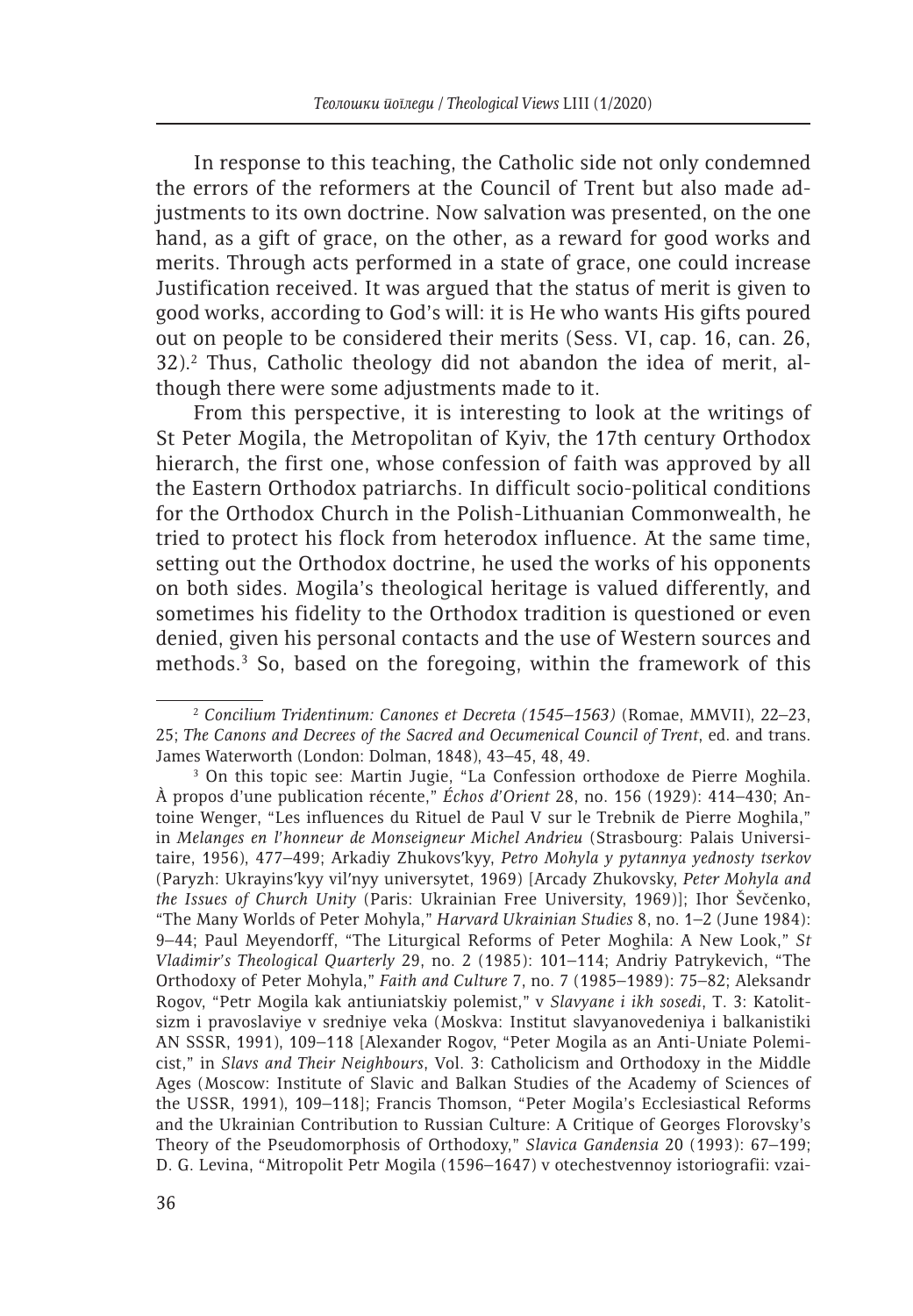article, I am going to consider several aspects related to the concept of good works in the writings of Metropolitan Peter. These are the ratio of faith and good works in the process of personal salvation, the definition of good works and virtues as well as the presence of the notion of merit in the works of the theologian.

When working with the primary sources, it is important to note that the *Orthodox Confession* of the metropolitan does not fully reflect his original views, since a number of corrections were made to it at the Synod of Jassy 1642. In addition, the final text was written in Latin, but for approval by the Eastern patriarchs it was translated into Greek, which entailed several changes. Therefore, in this article I will use the Latin text of the *Orthodox Confession*, first published in 1927 by A. Malvy and

mootnosheniya s pol'skimi vlastyami i Sv. Prestolom," *Vestnik Russkogo Khristianskogo gumanitarnogo instituta* 1 (1997): 177–188 [D.G. Levina, "Metropolitan Peter Mogila (1596–1647) in Russian Historiography: Relations with the Polish Authorities and the Holy See," *Bulletin of the Russian Christian Humanitarian Institute* 1 (1997): 177–188]; Valentin Asmus, "K otsenke bogosloviya svyatitelya Petra Mogily, mitropolita Kiyevskogo," *Bogoslovskiy sbornik* 10 (2002): 224–241 [Valentine Asmus, "On the Assessment of the Theology of St Peter Mogila, the Metropolitan of Kiev," *Theological Collection* 10 (2002): 224–241]; Margarita Korzo, "'Pravoslavnoye ispovedaniye very' Petra Mogily: k voprosu o zapadnom vliyanii na kiyevskoye bogosloviye XVII v.," v *Sravnitel'naya istoriya: metody, zadachi, perspektivy*, pod red. M. Paramonovoy (Moskva: Institut vseobshchey istorii RAN, 2003), 33–56 [Margarita Korzo, "'Orthodox Confession of Faith' by Peter Mogila: On the Issue of Western Influence on the 17th Century Kiev Theology," in *Comparative History: Methods, Objectives, Perspectives*, ed. M. Paramonova (Moscow: Institute of World History, RAS, 2003), 33–56]; Sil'vestr Stoychev, "K voprosu o zapadnom vliyanii v bogoslovskom nasledii svyatitelya Petra Mogily," *Trudy Kyyivsʹkoyi dukhovnoyi akademiyi* 17 (2012): 103–112 [Sylvester Stoychev, "On the Question of Western Influence in the Theological Heritage of St Peter Mogila," *Works of the Kyiv Theological Academy* 17 (2012): 103–112]; Darko Dzhogo, "Svyatitel' Petr Mogila v sovremennoy serbskoy bogoslovskoy mysli," *Trudy Kyyivsʹkoyi dukhovnoyi akademiyi* 23 (2015): 75–86 [Darko Djogo, "St Peter Mogila in Modern Serbian Theological Thought," *Works of the Kyiv Theological Academy* 23 (2015): 75–86]; Sergey Bortnik, "Svyatitel' Petr Mogila i pravoslavnoye predaniye," *Trudy Kyyivsʹkoyi dukhovnoyi akademiyi* 23 (2015): 87–94 [Sergey Bortnik, "St Peter Mogila and Orthodox Tradition," *Works of the Kyiv Theological Academy* 23 (2015): 87–94]; Aleksey Dobosh, "'Yedineniye Rusi s Rus'yu': bogoslovskoistoricheskiy analiz 'universal'noy' unii svt. Petra Mogily," *Pravoslavnaya zhizn'* [Alexey Dobosh, "'The Union of Rus' with Rus'': A Theological and Historical Analysis of the 'Universal' Union of St Peter Mogila," *Orthodox Life*], accessed March 15, 2020, Part 1, http://pravlife.org/content/edinenie-rusi-s-rusyu-bogoslovsko-istoricheskiyanaliz-universalnoy-unii-svt-petra-mogily; Part 2, http://pravlife.org/content/edinenierusi-s-rusyu-bogoslovsko-istoricheskiy-analiz-universalnoy-unii-svt-petra-mogily-0; Part 3, http://pravlife.org/content/edinenie-rusi-s-rusyu-bogoslovsko-istoricheskiyanaliz-universalnoy-unii-svt-petra-mogily-1.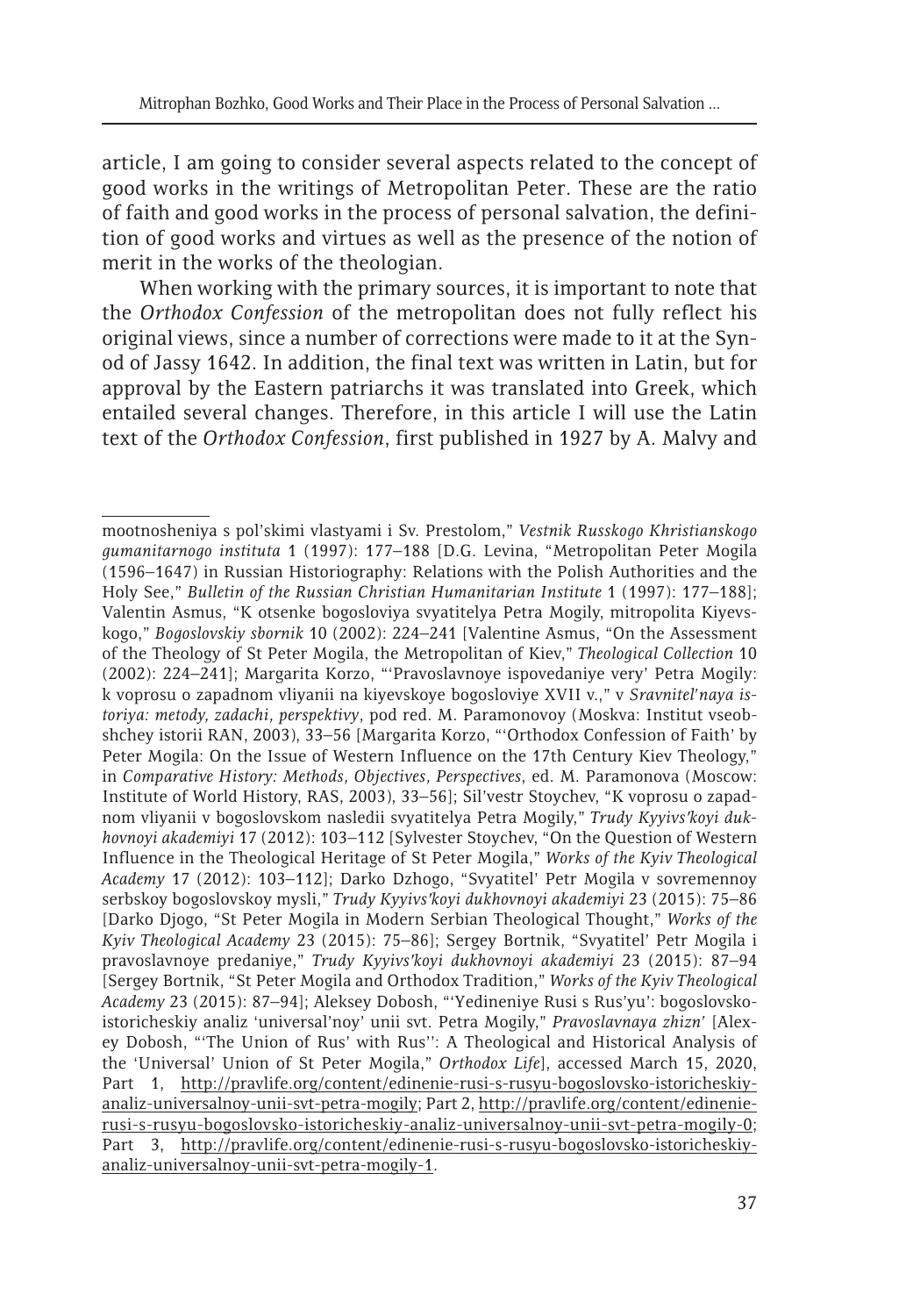M. Viller,<sup>4</sup> and translated into English by R. Popivchak.<sup>5</sup> However, texts that have not undergone such changes and therefore reflect the original position of the metropolitan are more preferable for this research. Such texts are the *Little Catechism*, published in 1645 before the final approval of the *Orthodox Confession*, the *Trebnik* 1646 compiled by the hierarch and some of his sermons. And the last thing to mention is that all biblical citations in this article are taken from the Douay-Rheims translation of the Vulgate, since the metropolitan used the Latin text of the Holy Scripture in his *Orthodox Confession*.

# **The Unity of Faith and Good Works as a Condition of Personal Salvation**

In his introduction to the *Orthodox Confession*, St Peter Mogila says that in order to gain eternal life, right faith and good works are necessary. Thanks to them, a good Christian can have a certain hope of eternal salvation. To support this statement, the hierarch refers to Apostle James who says: "You see that by works a man is justified, and not by faith only" (James 2:24), "for even as the body without the spirit is dead, so also faith without works is dead" (James 2:26). Then he cites the words of Apostle Paul about the necessity of faith and good conscience, because without the latter one can fail in faith (see 1 Tim 1:19; 3:9).<sup>6</sup> Obviously, by a good or clear conscience the metropolitan means living according to faith.

Focusing on good works as the fulfilment of faith, the theologian shows that faith is primary in relation to them, because "without faith it is impossible to please God, he that comes to God must believe that he is, and is a rewarder to them that seek him" (Hebrews 11:6). Thus, to be pleasing to God and please Him, one must first have faith in God, and then build his or her life according to faith. These two principles in the matter of personal salvation consist of three theological virtues: faith, hope and love.<sup>7</sup>

<sup>4</sup> *La Confession orthodoxe de Pierre Moghila métropolite de Kiev (1633–1646) approuvée par les Patriarches grecs du XVIIe siècle*: Texte latin inédit publié avec introduction et notes critiques, par Antoine Malvy et Marcel Viller (Roma: Pont. Institutum Orientalium Studiorum, Paris: G. Beauchesne, 1927).

<sup>&</sup>lt;sup>5</sup> "The Orthodox Confession of Faith by Peter Mohila, Metropolitan of Kiev (1633– 47)," transl. Ronald P. Popivchak, *the Ukrainian Greek Catholic Church, Eastern Byzantine Rite*, accessed March 11, 2020, http://web.archive.org/web/20060206044141/http://esoptron.umd.edu/UGC/OCF.html. 6

<sup>&</sup>lt;sup>6</sup> "Orthodox Confession," I, Q.1.

<sup>7</sup> "Orthodox Confession," I, Q.2–3.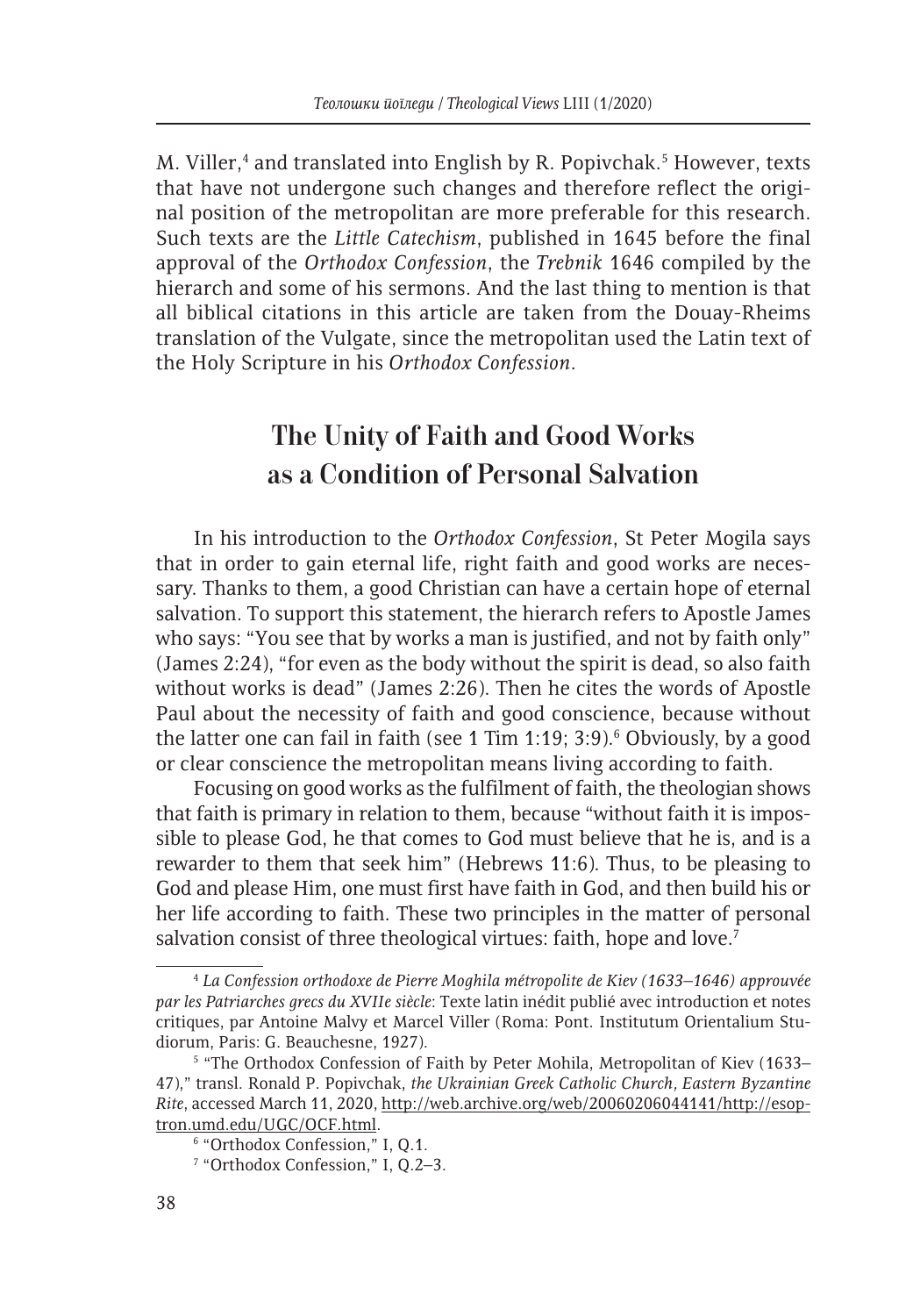Summarising the foregoing, one notes that the metropolitan avoids unilateral expressions in favour of salvation by faith or works alone. According to him, faith is not only an acceptance of God's existence, but it acts also as a motive, an incentive to action, and good works are the fulfilment of faith. Without works, a person fails in faith, but it is faith that gives value to works. As one can see, faith is a theological virtue, so it must be right, i.e. true and Orthodox, that was important to emphasise in the introduction to the doctrinal book. It is worthy to note that in the introductory part, salvation is seen not only in the expectation of retribution from God but also in the endeavour to please Him and be pleasing to Him. There are seen dimensions of doing and being.

The unity of faith and good works as a condition of salvation is also mentioned in other places of the *Orthodox Confession*. In particular, speaking of faith in the Triune God, the theologian reminds of the saint martyrs suffered for it. Like them, one needs to believe with a whole heart without doubt, to keep faith firmly and to be ready to die for it, "because of this faith and the hope of our salvation, then we will receive eternal reward in heaven, presuming the presence of our good works."8 As one sees, in addition to faith, good works are necessary for salvation. At the same time, it should be noticed that keeping faith, openly confessing of it and being ready to die for it are already good works themselves.

Searching for other places, there are two more cases found. So, the sacraments are "a sure sign of our faith in God, being certain of our eternal salvation through faith and good works."9 In another place, speaking of excessive and reckless confidence in the grace of God, the metropolitan indicates that those are deceived who hope to inherit eternal life by faith alone without good works.<sup>10</sup>

Scholars rightly note that emphasising the need of faith and good works for salvation, the metropolitan opposes the Protestant doctrine of salvation by faith alone (*sola fide*).11 A. Malvy and M. Viller point out to similar places in the *Summa doctrinae christianae* by Peter Canisius, which refers to the mistake of hoping for salvation by faith alone, $12$ and to faith and works in the context of the sacraments.<sup>13</sup> A number of scholars suppose that the statement of salvation by faith and works is a Catholic influence, but P. Ponomarev believes that it does not go

<sup>8</sup> "Orthodox Confession," I, Q.9.

<sup>&</sup>lt;sup>9</sup> "Orthodox Confession," I, Q.101.

<sup>10 &</sup>quot;Orthodox Confession," III, Q.39.

<sup>11</sup> *Confession orthodoxe*, 57, note 1. 12 *Confession orthodoxe*, 109, note 1. 13 *Confession orthodoxe*, CIV.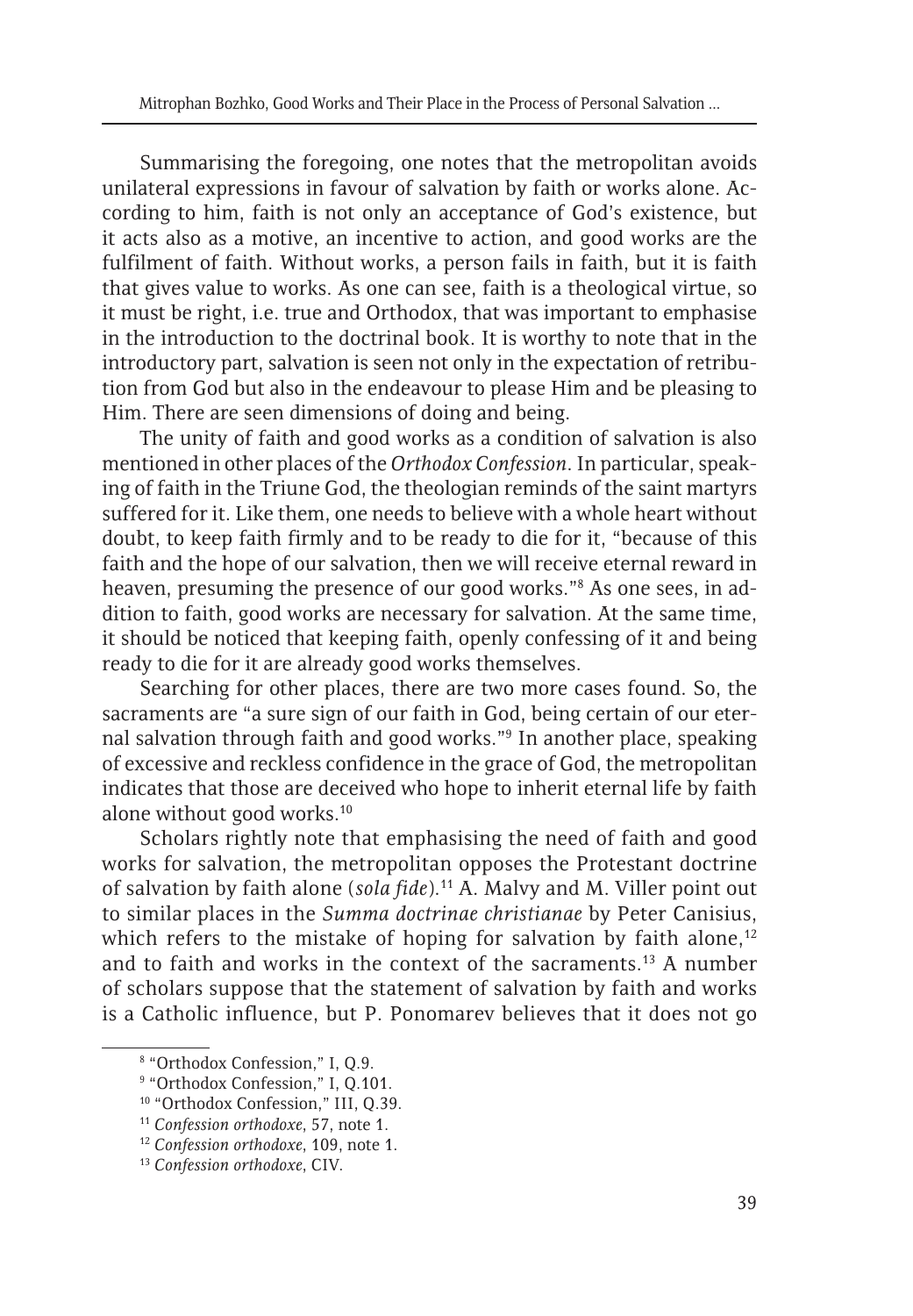further than the formula.<sup>14</sup> At the same time, the Catholic publishers of the *Orthodox Confession* themselves notice that there are enough moments when the Orthodox can repeat the statement of the Latins without contradicting the teachings of their Church.<sup>15</sup> In this regard, A. Malvy and M. Viller point to the fourth catechetical lecture of St Cyril of Jerusalem.16 The saint directly says in it: "True religion consists of these two elements: pious doctrines and virtuous actions,"17 and further develops this idea.

Turning to the introductory part of the *Little Catechism*, one finds the same thought as in the *Orthodox Confession*. However, some details are interesting in their expressions. So, two things are necessary for salvation: "First, to believe well in the Lord God, the One in the Holy Trinity, and in everything that the teaching of Christ has given. Second, to live godly according to faith."18 In this phrase, as well as in the *Orthodox Confession*, "to believe well" means right and strong faith in God, but the dimension of faith as faithfulness to and following Christ's teaching is added. Another nuance can be noted: after the faith, the theologian does not speak of good works, but of a godly life according to faith. This pair of "good faith — a godly life" also appears in the next two questions and answers of the *Catechism*. 19 Of course, it does not contradict that salvation is accomplished by works, and the metropolitan quotes the same passages from the Holy Scripture as in the *Orthodox Confession*. Nevertheless, the emphasis is clear: salvation is not the result of good works, but more broadly  $-$  of a godly life from faith.

<sup>14</sup> Pavel Ponomarev, "Knigi simvolicheskiye voobshche i v Russkoy Pravoslavnoy Tserkvi v chastnosti," v *Pravoslavnaya bogoslovskaya entsiklopediya*. T. 12 (Sankt-Peterburg, 1911), Stb. 16. [Paul Ponomarev, "Symbolic Books in General and in the Russian Orthodox Church in Particular," in *Orthodox Theological Encyclopaedia*. Vol. 12 (St Petersburg, 1911), Col. 16]. 15 *Confession orthodoxe*, XCIII. 16 *Confession orthodoxe*, XCIII, note 2; 182, note 2. 17 "Lenten Lectures (*Catecheses*)," in *The Works of Saint Cyril of Jerusalem*. Vol. 1,

transl. Leo P. McCauley and Antony A. Stephenson (Washington, D.C.: The Catholic University of America Press, 2005), 119–120. 18 *Katekhyzys Petra Mohyly*, uporyadkuvannya A. Zhukovsʹkoho, pereklad V. Shevchu-

ka (Kyyiv: Vydavnytstvo "Voskresinnya," 1996), 58. [*Catechism of Peter Mohyla*, arr. A. Zhukovsky, transl. V. Shevchuk (Kyiv: Publishing House "Resurrection," 1996), 58]. Here and below there is the translation from Old Ukrainian of the author of this article.

 $19$  "firstly, to believe well, and then to live godly from faith," "on faith and good Christian life." *Katekhyzys*, 58, 60. In other places, this pair is expressed in the following words: "in true faith and in godly life," "at good faith and good works," "no faith, no virtue," "to believe well in the Lord God and to keep well His holy commandments." *Katekhyzys*, 132, 134, 136.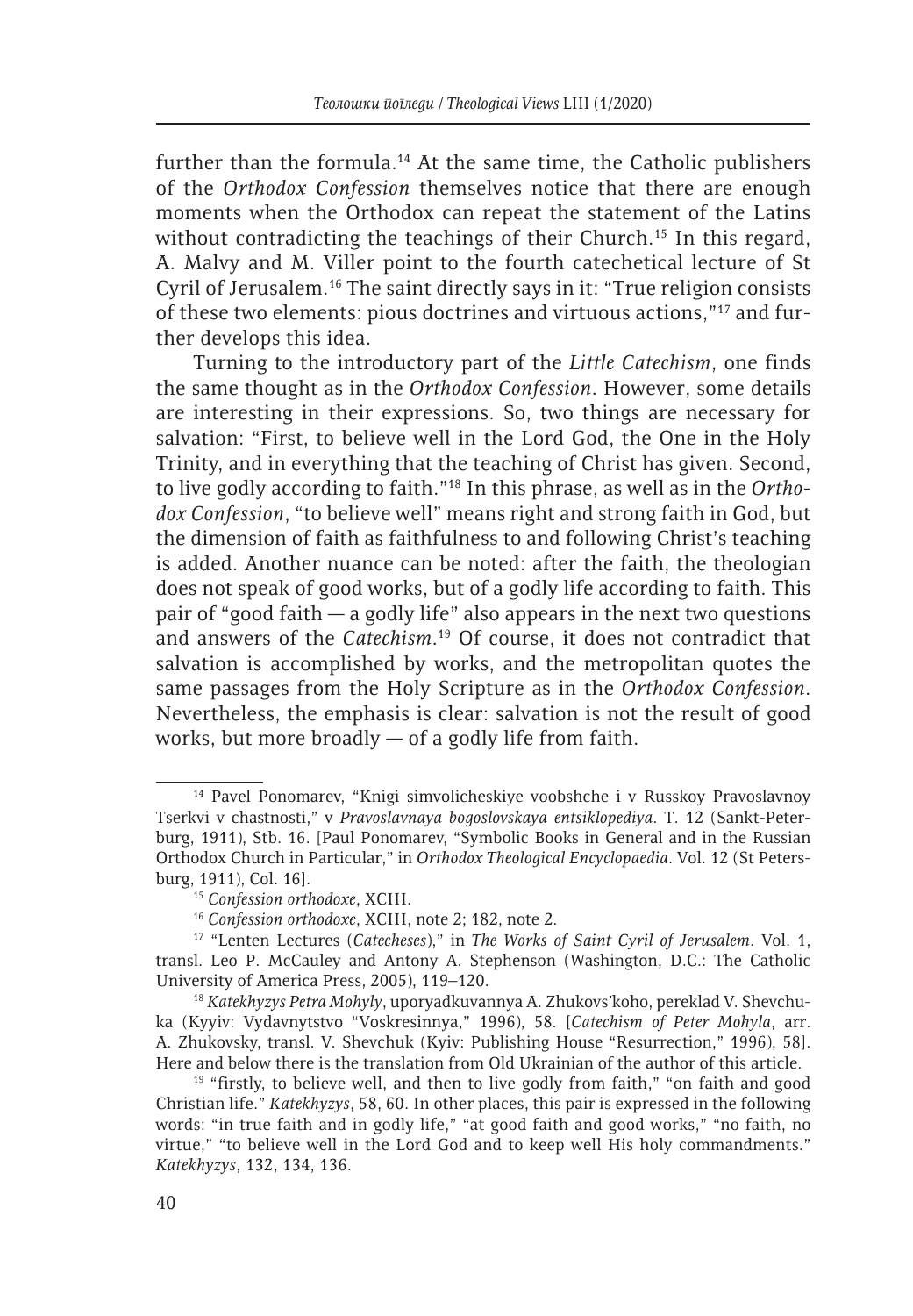Coming to the *Trebnik*, in "Order of How to Receive Adults from Jews, or from Pagans, or from Heretics," one finds that salvation and inheritance of the Heavenly Kingdom is possible only by preserving the Orthodox faith unshakable and firm to the last breathe as well as avoiding evil deeds and doing good for all time. It is not enough for a Christian to have a right faith without good works, because it is dead, or good works without a right faith, because they are also dead and useless, for everything, that is not from faith, is sin. Further, the questions to the catechumens and the proposed answers speak of the need to grow in true faith and virtues and remain in them until death.<sup>20</sup> In the "Fifth Order of Catechisation," the hierarch persuades the catechumens, while there is time before the Last Judgment, to succeed in faith and virtues, because apart from them no one and nothing can help there, but only they will save a person from eternal torment. $21$ 

# **Good Works and Virtues**

So, the condition of salvation, along with faith, is good works. Good works (*opera bona*) or Christian virtues (*uirtus Christiana*) are the fruit that comes from faith as from a good tree. The metropolitan reinforces this definition with quotes from the Holy Scripture: "Wherefore by their fruits you shall know them" (Matt 7:20); "By this shall all men know that you are my disciples, if you have love one for another" (John 13:35); "And by this we know that we have known him, if we keep his commandments" (I John 2:3).<sup>22</sup> From these three verses it follows that a virtue comes from faith, is its fruit and witnesses about the true knowledge of God.

To facilitate understanding of what a virtue is, the hierarch formulates one more definition: "Good works are the fulfilling of the

<sup>&</sup>lt;sup>20</sup> "Chin kako priymati vozrast imushchikh ot zhidov, ili ot pogan, ili ot yeretik neveruyushchikh v Svyatuyu Troitsu," v *Trebnyk Mytropolyta Petra Mohyly*. T. 1 (Kyyiv: Informatsiyno-vydavnychyy tsentr Ukrayins'koyi Pravoslavnoyi Tserkvy, 2004), пв-пд [82–84]. ["Order of How to Receive Adults from Jews, or from Pagans, or from Heretics, Who Do not Believe in the Holy Trinity," in *Trebnik of Metropolitan Peter Mogila*. Vol. 1 (Kyiv: Information and Publishing Centre of the Ukrainian Orthodox Church, 2004), п<sup>21</sup> "Oglasheniye pyatoye," v *Trebnyk Mytropolyta Petra Mohyly*. T. 1 (Kyyiv: Informat-

siyno-vydavnychyy tsentr Ukrayins'koyi Pravoslavnoyi Tserkvy, 2004), piis [156]. ["Fifth Order of Catechisation," in *Trebnik of Metropolitan Peter Mogila*. Vol. 1 (Kyiv: Information and Publishing Centre of the Ukrainian Orthodox Church, 2004),  $\beta$ iis [156]]. <sup>22</sup> "Orthodox Confession," III, Q.3.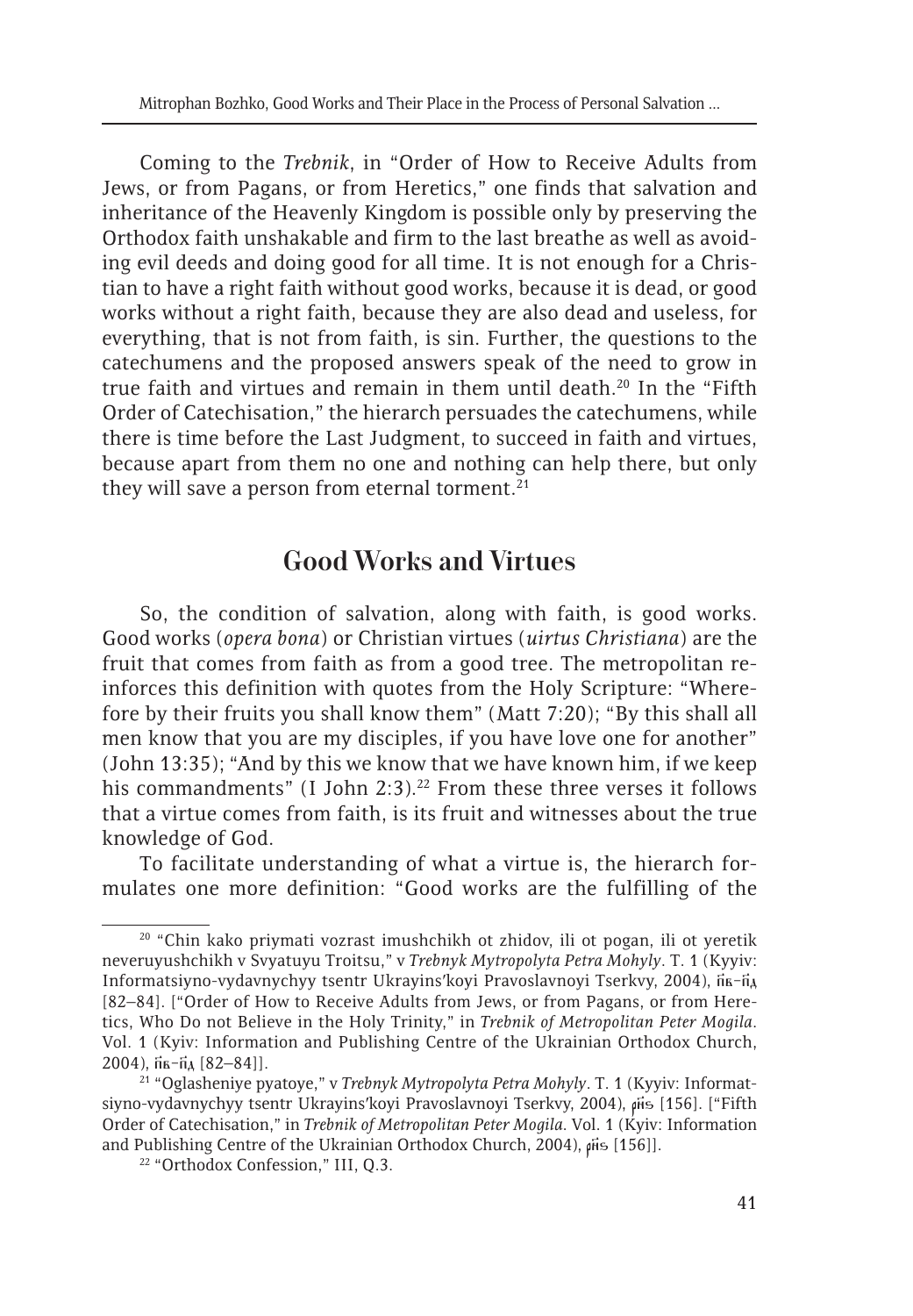commandments of God, with divine help and the disposition of our mind that comes from our own will, with eagerness and love for God and neighbor, where there is no obstacle, which can be properly called an impediment".23

From the second definition one can see that a good work is the fulfilling of God's commandments, which takes place not by force but by free will. The impellent cause of it is love for God and neighbour. It is also important to emphasise the cooperation between human reason and will, so in a good work there are making away contradictions between them and brought integrity to a person. And this happens with the help of God.

In the definition of good works one might find some similarities with the conditions the Catholic theology sets for merits (namely, *meritum de condigno*). Firstly, they must be morally good. The metropolitan, obviously, concludes this requirement in the fulfilling of God's commandments. Secondly, merits must be morally free, that is, proceed from one's own will with no compulsion. Thirdly, merits must be done with the help of actual grace (*gratia actualis*). In his definition, the metropolitan speaks of divine assistance; he does not differentiate any kinds of grace. Fourthly, merits must be inspired by a supernatural motive: faith or love. Here, the hierarch speaks of an action, coming out from love for God and neighbour, but does not give it the status of a supernatural motive. It is worthy to note that the definition omits the conditions of merits related to a person (being in the state of pilgrimage and the state of grace — *status viae* and *status gratiae*) and to God (the acceptance of a good work by Him).<sup>24</sup> One should also pay attention that in the Catholic theology a good work and merit are not identical: in order to be merit, a good work must satisfy all the listed requirements. But, do not having the notion of merits, St Peter applies the same conditions to good works as the Catholics do to merits, with some corrections. By this, in a way, he raises the level of requirements for good works.

It is noteworthy that in the *Orthodox Confession* virtues and good works are defined as synonyms. Although it is necessary to note the difference in the concepts themselves: a good work is a single good act or deed, and a virtue is a broader concept. This is the performing of good deeds, which has become a habit, has entered the very nature of a person, has become a part of one's life, one's moral quality. Thus, one can say that the pledge of salvation is not just good deeds, but a

<sup>23</sup> *Ibid*. 24 Joseph Pohle, "Merit," in *The Catholic Encyclopedia*. Vol. 10 (New York: Robert Appleton Company, 1911), 205–207.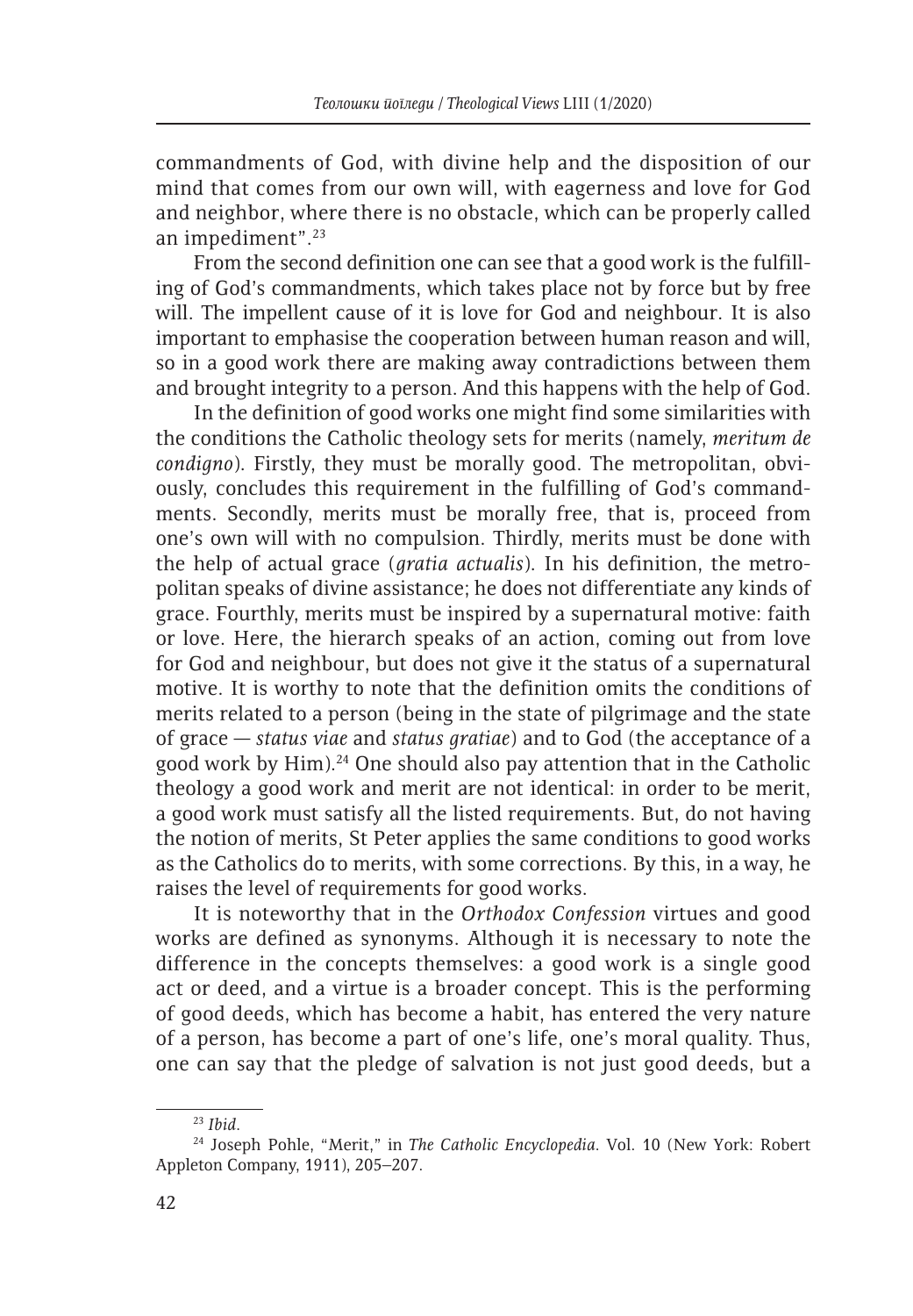virtuous, morally quality life, flowing from faith. This conclusion is perfectly consistent with the expression "godly / pious life," used in the introductory part of the *Little Catechism* along with faith instead of the phrase "good works,"25 as noted above.

The *Little Catechism* also states that "the fulfilling of the commandments is the fruit of the Christian Faith."26 This idea corresponds to that expressed in the *Orthodox Confession*, but there is one nuance. The commandments of God are "a test of Christian virtue and sin": "whoever always exercises in God's commandments, lives virtuously in this world, and whoever neglects God's commandments, sins."27 Thus, the very life of a person, his or her value attitude, comes to the fore. This is manifested either in the exercise (learning and practicing) in God's commandments, or in neglect of them. So, in the *Catechism*, the notion of virtue is not adapted to any specific definition, but simply called the fruit of faith, the quality of which is tested by the commandments of God.

Let us pay attention to the philological side of the term "virtue." In Church Slavonic, it is *dobrodetel'*, literally "good-doing" (from *dobro* — "good" and *delat'* — "to do"). But this is not equal to a "good work" because it has the dimension of a practice, habit and moral quality. In the *Little Catechism* the term *dobrodetel'* corresponds to the word *tsnota* or *chesnota* in Ukrainian. Besides the meaning of "gooddoing," it has an additional connotation of "honour" and "dignity." In the Latin text of the *Orthodox Confession*, the word *virtus* is used. In addition to a moral state, it also indicates valour, primarily military, heroic deeds (the word itself comes from the name of the goddess of military valour). The latter word might indicate the difficulty of performing virtue for a person in a fallen state, as well as a certain expectation of an appropriate reward. In Church Slavonic, it is clear that the concept of virtue directly depends on the concept of good. And this is expressed in the *Orthodox Confession* although not so obviously philologically: *Per bonum proprie intelligitur omnis uirtus* — "By 'good' is characteristically understood every virtue."28

According to St Peter's teaching, good works for which the Lord promises the eternal beatitude are so interconnected that whoever has even one virtue in a proper sense, has all the others, and whoever has not acquired even one, is deprived of all the others. At the same time, not only the eternal beatitude in heaven awaits virtuous people, but

<sup>25</sup> *Katekhyzys*, 58, 60. 26 *Katekhyzys*, 242. 27 *Katekhyzys*, 244. 28 "Orthodox Confession," III, Q.2.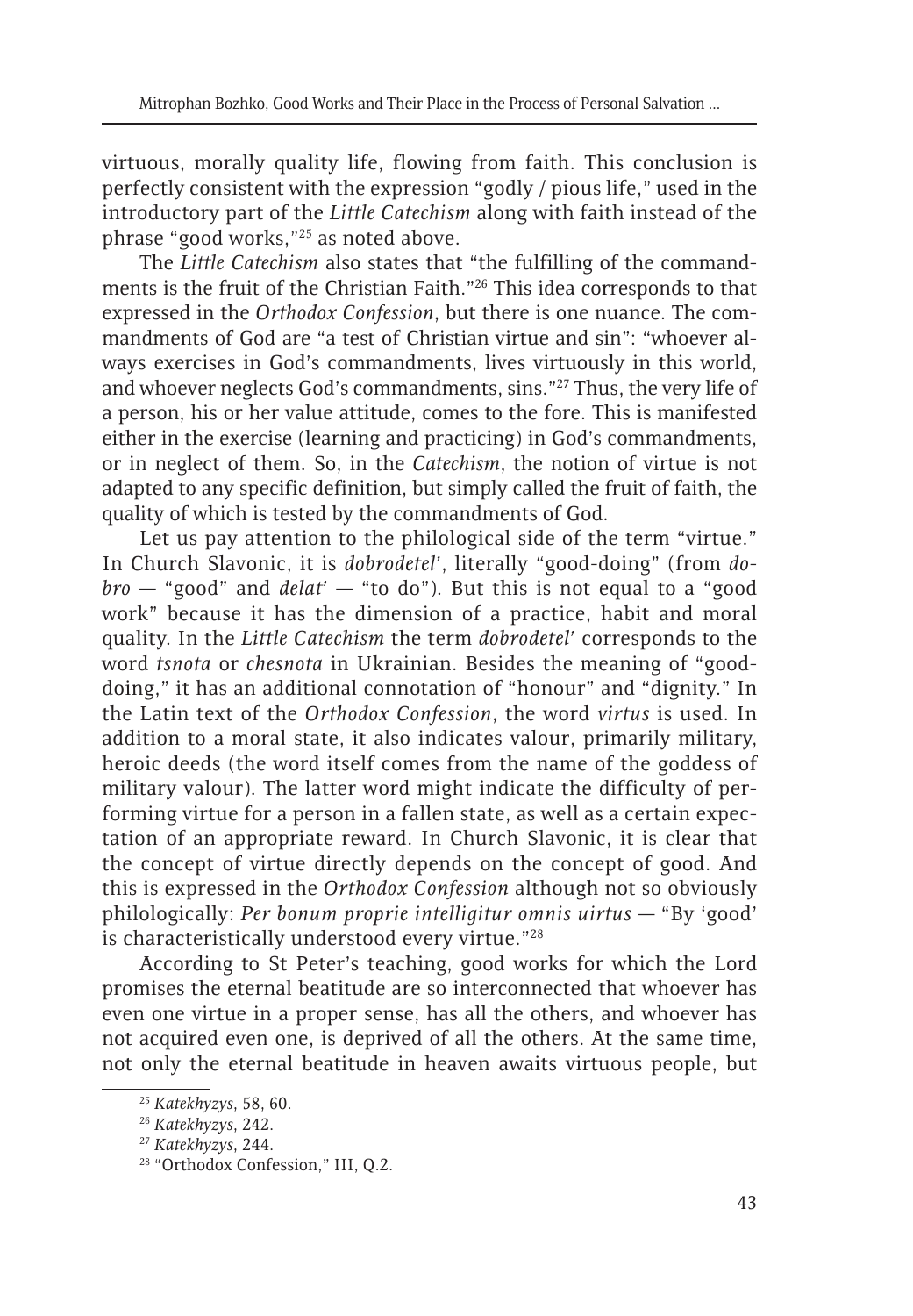even in this world they can be blessed, enjoying temporal goods according to God's favour. To support the last thoughts, the theologian gives quotations from Matt. 19:29 and Mk. 10:29–30.29

A. Malvy and M. Viller believe that the idea of the connection of all virtues with one another was inspired by the expression of Thomas Aquinas: *Qui caret una virtute, caret omnibus* — "Who is deprived of one virtue, is deprived of all."30 Actually, in the indicated text, Aquinas discusses the connection of sins with one another. The connection of virtues is spoken in another place of *Summa Theologiae*. Wherein, this statement is based on quotations from St Ambrose of Milan, St Gregory the Great and St Augustine of Hippo. $31$  It is interesting that inspired by the Catholic writer, the metropolitan remained in the patristic field.

Teaching about interconnection of virtues, St Peter Mogila gives some examples. So, the first virtues are the theological ones: faith, hope and love. Further, "from faith through hope in love" (*ex fide per spem in caritatem*) the other virtues grow: prayer, fasting and almsgiving.<sup>32</sup> Continuing this chain, the metropolitan indicates four general virtues (*uirtutes generaliores*) that proceed from the previous ones: wisdom or prudence, justice, fortitude and temperance<sup>33</sup>.

Some facets of virtue are revealed when the hierarch writes about sins against the Holy Spirit. In particular, he teaches that one sins, slandering the good works of a neighbour, saying that they are not from God (*non esse ex Deo*). Similarly, the Jews and Pharisees slandered when Christ was driving out unclean spirits and performing miracles. In the same way, one sins ascribing someone's piety (*pietas*) and other virtues, which are the fruits of the Holy Spirit (*quae sunt fructus Spiritus Sancti*),

<sup>29 &</sup>quot;Orthodox Confession," II, Q.63.

Matt. 19:29: "And every one that has left house, or brothers, or sisters, or father, or mother, or wife, or children, or lands for my name's sake, shall receive a hundredfold, and shall possess life everlasting."

Мк. 19:29–30: "There is no man who has left house or brothers, or sisters, or father, or mother, or children, or lands, for my sake and for the gospel, who shall not receive a hundred times as much, now in this time: houses and brothers, and sisters, and mothers, and children, and lands, with persecutions, and in the world to come life everlasting."<br><sup>30</sup> Confession orthodoxe, 185. See the citation: *Summa Theologica*, I–II, Q.73, Art. 1.<br><sup>31</sup> "Ambrose says on Luke 6:20: 'The virtu

that whoever has one, is seen to have several': and Augustine says (De Trin. vi, 4) that 'the virtues that reside in the human mind are quite inseparable from one another': and Gregory says (Moral. xxii, 1) that 'one virtue without the other is either of no account whatever, or very imperfect.'" *Summa Theologica*, I–II, Q.65, Art. 1. 32 "Orthodox Confession," III, Q.5.

<sup>33 &</sup>quot;Orthodox Confession," III, Q.10.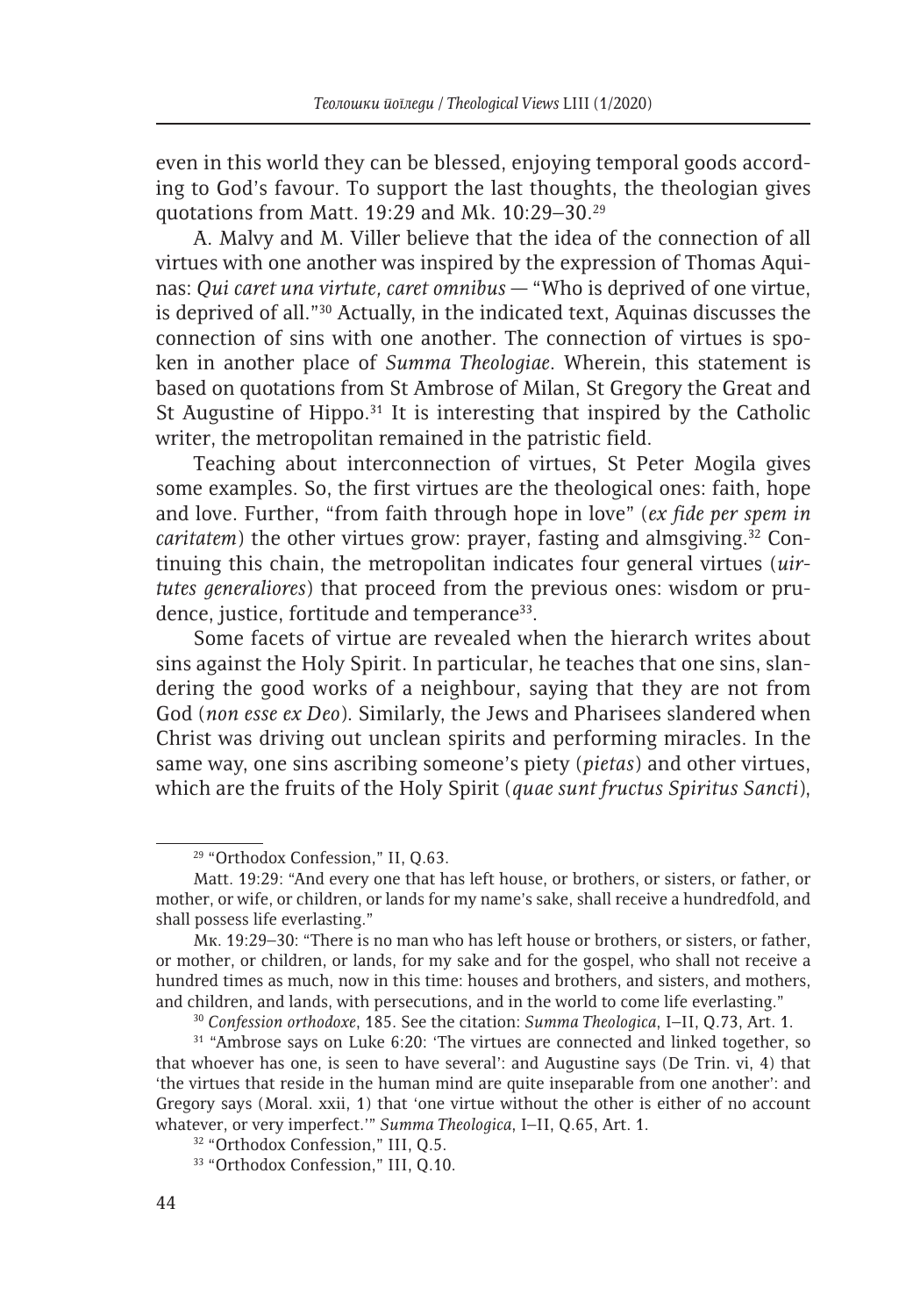to hypocrisy.34 Here one can see that virtues are called descending from God and the fruits of the Holy Spirit.

Speaking of the fruits of the Holy Spirit, the saint lists the following: "charity [*charitatem* — love], joy, peace, patience, kindness, mercy, faith, gentleness and continence" (Gal 5:22–23). He also calls these fruits of the Holy Spirit the signs of the grace of God (*signa gratiae Dei*). According to the list of Apostle Paul, there are nine of them. But Metropolitan Peter says that the other virtues as well should be called the fruits of the Holy Spirit, because they come from Him, and it is with His help that a person exercises them. In the hierarch's opinion, this position does not contradict the apostle who says: "against such there is no law" (Gal 5:23). This phrase implies that besides the listed fruits, there are the other virtues similar to them.<sup>35</sup>

A. Malvy and M. Viller point out that, listing the fruits of the Holy Spirit, the metropolitan used the Greek text instead of following the Vulgate, as usually. The fact is that instead of nine fruits the Vulgate gives twelve, and this number was followed by scholastic theologians in the West. The researchers believe that this discrepancy was convenient for the hierarch, since it gave reason to assert that there were more than nine fruits of the Holy Spirit.36

So, according to the Vulgate (*Clementina*), the fruits of the Spirit are as follows: "charity, joy, peace, patience, benignity, goodness, longanimity, mildness, faith, modesty, continency, chastity" (*Fructus autem Spiritus est caritas, gaudium, pax, patientia, benignitas, bonitas, longanimitas, mansuetudo, fides, modestia, continentia, castitas*37).

In any case, in front of us there is an interesting example of how Metropolitan Peter moves away from scholastic rigour. Like the Latin scholastics, he could have settled on a single number. But, even referring to Apostle Paul and having in front of him both the Greek and Latin texts of the Epistle, he says that the fruits of the Holy Spirit cannot be precisely listed; there are more than a certain number of them. This is also a typical example of how the hierarch could freely use Latin sources if they did not correspond to his thoughts.

In a parallel place of the *Little Catechism*, it is explicitly stated: "All sorts of virtues and piety are the fruit of the Holy Spirit," according to what was said: "the fruit of the Spirit is in all goodness and righteousness and truth" (Eph 5:9).38 It is noteworthy that here, before Gal 5:22–23, there is a quo-

<sup>34 &</sup>quot;Orthodox Confession," III, Q.41.

<sup>&</sup>lt;sup>35</sup> "Orthodox Confession," I, Q.81.

<sup>36</sup> *Confession orthodoxe*, 47, note 1. 37 *Biblia Sacra juxta Vulgatam Clementinam*. Editio electronica (Londini, MMV), 1441. 38 *Katekhyzys*, 136.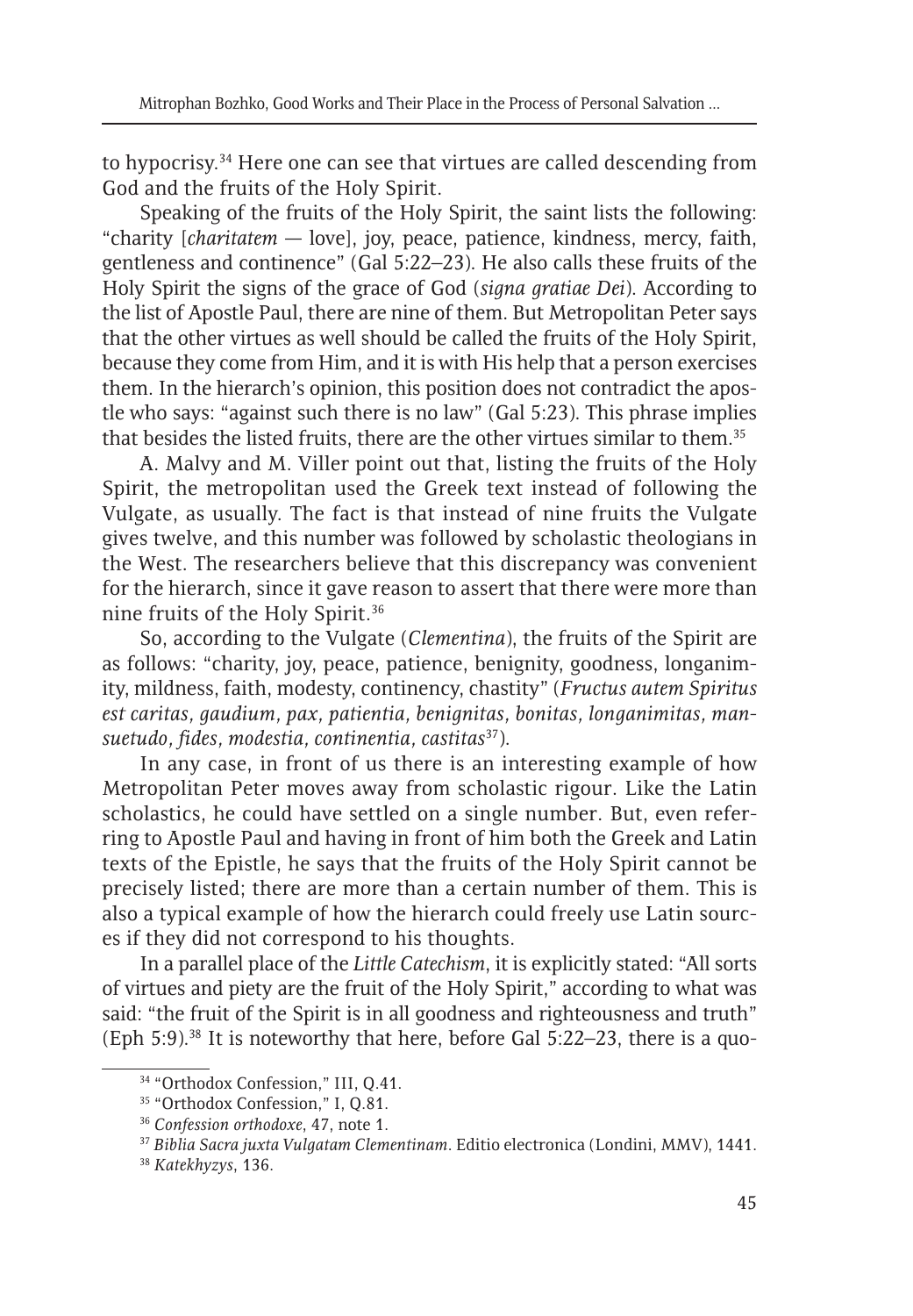tation from Eph 5:9, which is absent in the *Orthodox Confession*, but more clearly illustrates the thought of the metropolitan. It turns out that he does not refer to Gal 5:22–23 as an indication of the number of fruits of the Spirit, but only as an illustration of some of them. Thus, his position on the number of fruits of the Holy Spirit is not caused by the inconsistencies of the Greek and Latin texts, but has a deeper foundation in his theological views.

As we could notice earlier, St Peter considers virtues not only as the fruits of the Holy Spirit but also as the signs of the grace of God. A similar expression was used by Protestants, who considered good works merely as the fruits and signs of Justification received. Their assertion that good works are not also the cause of the increase of Justification was condemned at the Council of Trent (Sess. VI, can. 24).<sup>39</sup> As one can see, in the multi-confessional conditions of life in the Polish-Lithuanian Commonwealth, the metropolitan has perceived some concepts of his opponents, but has not stopped on them only. Of course, he does not have the notion of the "increase of Justification" and some similar to it, which are characteristic of Catholic theology. However, he definitely believed that good works were one of the most important conditions for the personal salvation, and not only a sign of it.

# **The Notion of Merit in the Writings of the Theologian**

From the previous sections, it is clear that for the theologian faith and good works are interconnected and interdependent. Moreover, he speaks more often of a virtuous or pious life according to faith than just of good works. Nevertheless, touching the concept of good works, it is worthwhile to turn to the notion of merit in his writings, since it has a specific Catholic marking.

In the Latin text of the *Orthodox Confession*, merits are found several times but absent in the Greek version.<sup>40</sup> This notion is used in the context of original and acquired sins. So, original sin is cleansed only by the grace of God in Baptism "because of the merits and the shedding of the most precious blood of Jesus Christ" — *propter merita et effusionem preciosissimi sanguinis Jesu Christi*. 41 In turn, acquired sin is blotted out by the mercy of God in Repentance "by the merits of our Lord Jesus Christ" — *per [...] merita Domini nostri Jesu Christi*. 42 Thus, the concept of merit is used twice in relation to the Saviour and designates the Golgotha sacrifice.

<sup>39</sup> *Concilium Tridentinum*, 24; *Canons and Decrees*, 48. 40 *Confession orthodoxe*, CIX. 41 "Orthodox Confession," III, Q.20.

<sup>42 &</sup>quot;Orthodox Confession," III, Q.21.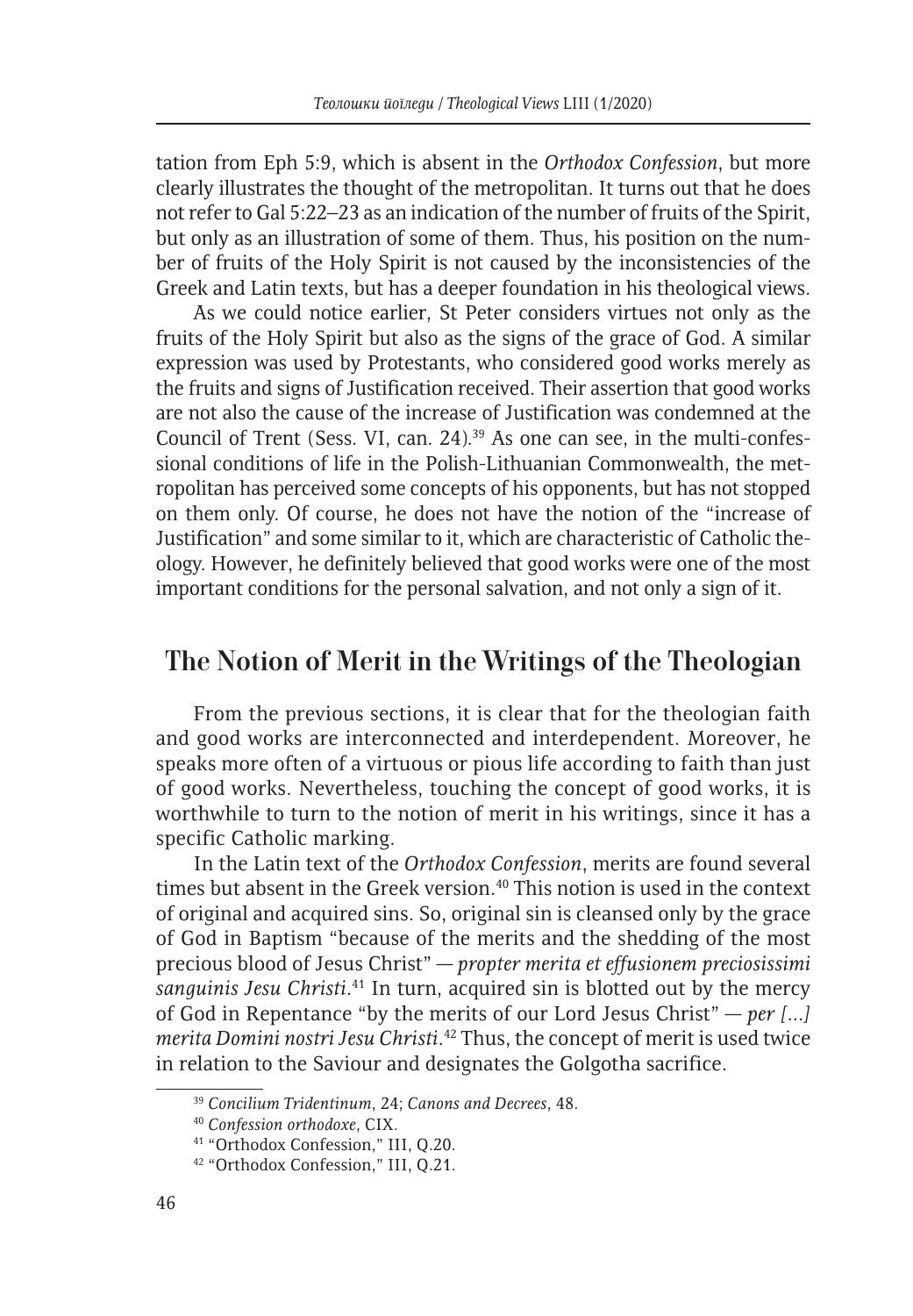In relation to people, the *Orthodox Confession* does not use the developed concept of merit. But there are two cases of the use of cognate words. In particular, the theologian writes that everyone knows one's own sins at the time of death, therefore "will recognize even more so after his death what he has merited" — *multo magis post mortem cognoscet quidnam promeritus sit*. 43 Similar it is said about eternal beatitude: it is inherited together by the soul and body, "because they have merited together and not separately" — *quia simul promerentur, tamen non diuisim*. 44

In the text of the *Little Catechism*, the notion of merit occurs twice. The first time it is in the definition of hope, which is the confidence to receive eternal deliverance and everything that is asked from God with faith "through the merits of our Saviour."<sup>45</sup> The second time it is in the words that at the Last Judgment the righteous "will be paid according to merits."46

In the *Trebnik* in "Preface to Marriage," it is said that in the sacrament of the Matrimony grace is given "from the work done, that is, for the merit of the passions of the Lord."47 Except this sacrament, the grace of fatherhood or motherhood in raising children can be bestowed on people only "from the works of the doer, that is, from the works and good deeds of their own, by which they themselves can merit grace" thanks to the special mercy of God.<sup>48</sup>

From the cases above, it is clear that the metropolitan uses the notion of merit mainly for the redeeming work of Christ the Saviour. In relation to a person, it does not stand out in a special category in his writings: good works are not given the status of merit, there is no division of them into *de condigno* and *de congruo*, as well as ideas about increasing of justification by them or renewing them through Repentance inherent for the Catholic doctrine. The fact that a person deserves the mercy of God or the punishment for one's own works is used in the most general sense, so the use of the notion of merit in relation to good works is rather arbitrary.

The latter is confirmed by the fact that at the very beginning of the *Orthodox Confession* faith and good works, contained in the three

<sup>43 &</sup>quot;Orthodox Confession," I, Q.61.

<sup>44 &</sup>quot;Orthodox Confession," I, Q.126.

<sup>45</sup> *Confession orthodoxe*, 196, 198. 46 *Confession orthodoxe*, 124. 47 "Predmova pry shlyube," v *Trebnyk Mytropolyta Petra Mohyly*. T. 1 (Kyyiv: Informatsiyno-vydavnychyy tsentr Ukrayins'koyi Pravoslavnoyi Tserkvy, 2004), цкъ [926]. ["Preface to Marriage," in *Trebnik of Metropolitan Peter Mogila*. Vol. 1 (Kyiv: Information and Publishing Centre of the Ukrainian Orthodox Church, 2004), цк̂ѕ [926]].<br><sup>48</sup> *Ibid*.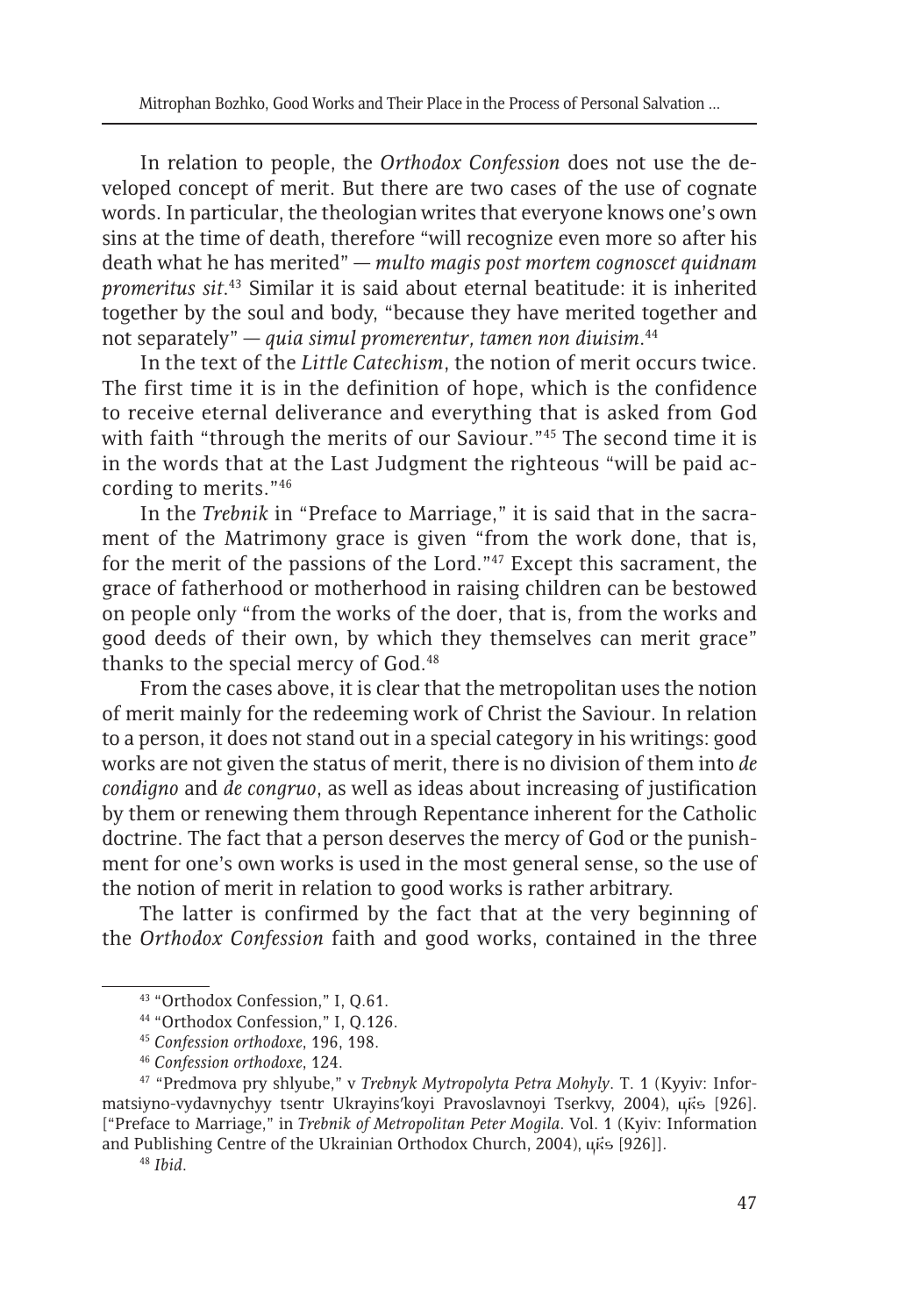theological virtues, from which all the others come, are interpreted as a duty, an obligation regarding to personal salvation.<sup>49</sup> The same is expressed in the *Trebnik*. "Fifth Order of Catechisation" says that at the Last Judgment the question will be asked "not only about foundation, that is, only about the obligation which is hope, faith and love, but also about excess, that is, if along with faith and pious life, you have done more good."50 The meaning of "excess" contains seven acts of bodily and spiritual works of mercy and similar good works. However, they do not mean any kind of "supererogation," since it is further said about them: "The duty of the Christian justification is not only to avoid evil, that is, sin but also to do good."51 Thus, both "foundation," which is the three theological virtues, and works that seem to go beyond them, but actually from them, are a duty of justification for a Christian.

Along with this, the metropolitan distinguishes between commandments and evangelical councils. In particular, the "Questioning of the Aryan" lists monastic vows: poverty, virginity and obedience, which "are Christ's counsels beyond the commandments."<sup>52</sup> This is described in more details in the sermon "The Cross of Christ the Saviour." Here the commandments and evangelical councils are expressed as "the orders of the Lord" and "advices of the Redeemer" respectively. The commandments are given equally for all Christians to fulfil, and the advices are given for those who desire perfection. The councils are the virtues of non-acquisition, virginity and obedience that monks take upon them. The hierarch compares the fulfilment of the commandments with the payment of the required rent, and the fulfilment of the advices together with the commandments, with voluntary gifts brought over the rent paid.<sup>53</sup>

imandritom (v posledstvii kiyevsk. mitropolitom) Petrom Mogiloy v krestopoklonnuyu nedelyu 1632 g.," v *Arkhiv Yugo-Zapadnoy Rossii*. Chast' I, T. 8, Vypusk 1 (Kiyev: N.T. Korchak-Novinskiy, 1914), 413–414. ["'The Cross of Christ the Saviour': A Sermon Delivered by the Kiev-Pechersk Archimandrite (Later the Metropolitan of Kiev) Peter Mogila on the Cross-Worshiping Sunday 1632," in *Archive of South-Western Russia*. Part I, Vol. 8, Issue 1 (Kiev: N.T. Korchak-Novinsky, 1914), 413–414].

<sup>&</sup>lt;sup>49</sup> "Orthodox Confession," I, Q.1–3.<br><sup>50</sup> "Oglasheniye pyatoye,"  $\rho$ iie [155].

<sup>&</sup>lt;sup>51</sup> Ibid.<br><sup>52</sup> "Voproshaniye ariyanina, ili inago yeretika neveruyushchago v yedinago Boga v Troytsi slavimago," v *Trebnyk Mytropolyta Petra Mohyly*. T. 1 (Kyyiv: Informatsiyno-vydavnychyy tsentr Ukrayins'koyi Pravoslavnoyi Tserkvy, 2004),  $\vec{\mu}$ d, [134]. ["Questioning of the Aryan, or Another Heretic, Unbelieving in One God, Glorified in the Trinity," in *Trebnik of Metropolitan Peter Mogila*. Vol. 1 (Kyiv: Information and Publishing Centre of the Ukrainian Orthodox Church, 2004),  $\vec{\mu}$ <sub>4</sub> [134]].<br><sup>53</sup> "Krest Khrista Spasitelya' — propoved', proiznesennaya Kiyevo-Pecherskim arkh-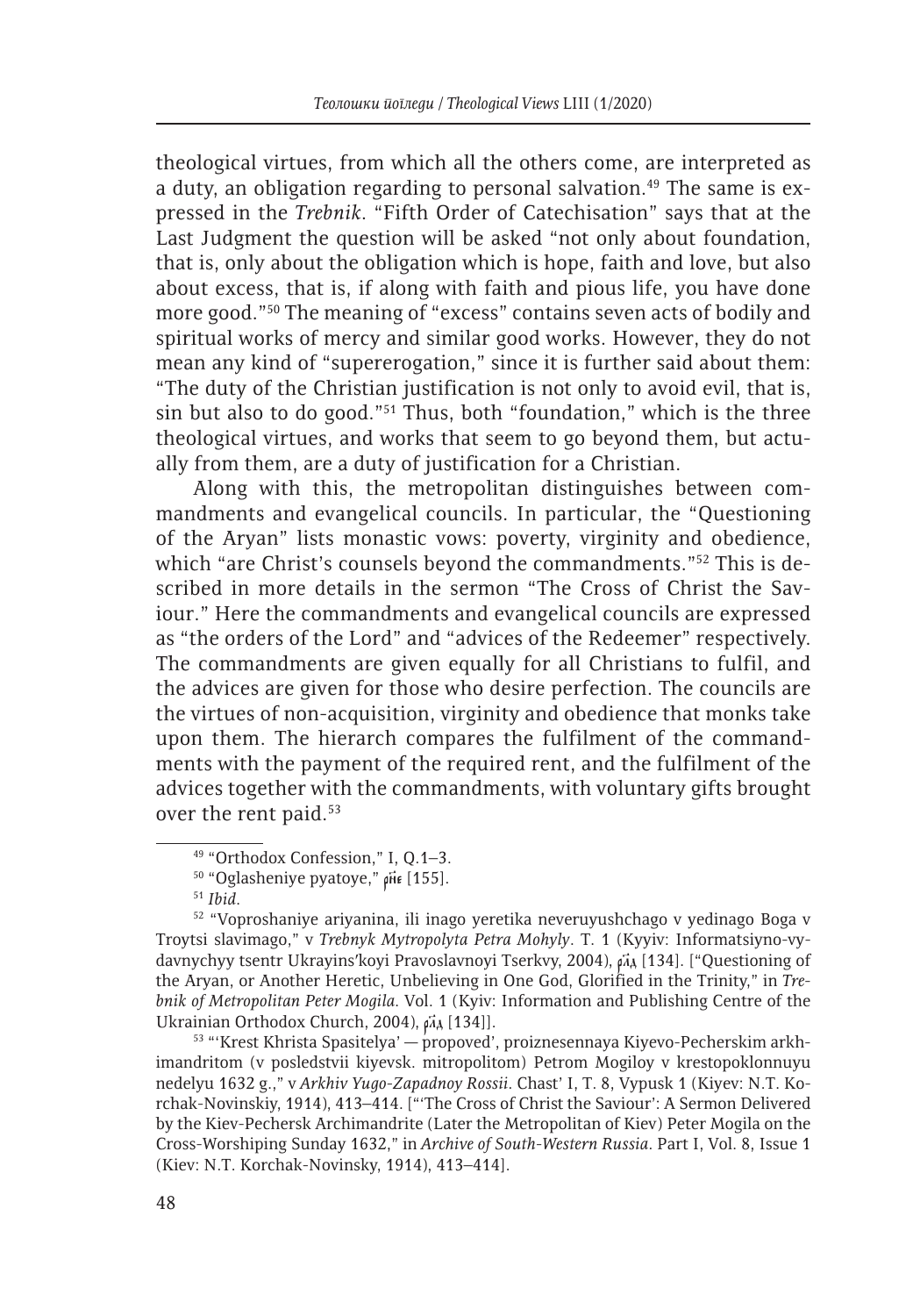So, in the sermon, good works, proceeding from the commandments, are regarded as a duty, not a merit. The fulfilment of the evangelical counsels is presented as the fulfilment of what is more than necessary. Interesting, St John Climacus has a similar expression: "There are souls who have gone even beyond the commandments."<sup>54</sup> However, St Peter Mogila explains the observance of the evangelical councils, first of all, by the desire for perfection in likening to Christ and following Him, with no hint of merit. Thus, one can conclude that his writings lack the doctrine of merit, although the word itself is used in certain contexts.

# **Conclusion**

Having examined the writings of St Peter Mogila on the subject of good works and their place in the process of personal salvation, the conclusions might be the following. Such concepts as good, good works, virtues, the fruits of faith and the fruits of the Holy Spirit are used and defined by the metropolitan as equivalent. Speaking of good works as a condition of salvation along with faith, the theologian uses also expression "godly life" that emphasises rather value attitude of a person than single deeds. The notion of virtue as a synonym of good works brings the idea of the moral quality of an individual, in addition to a good practice or habit. It expresses more the way of life that changes a person from within. Using some times the notion of merits in relation to people's actions, the metropolitan is conscious that they are nothing else than a duty of Christian justification. Even the presence of the idea of evangelical councils does not lead him to "supererogation" with the related effects of the Catholic theology.

In relation to faith, good works are the realisation of it. Faith is primary, because it is a motive for a godly life, without which faith is dead. As Patriarch Sergius (Stragorodsky) noted, faith is a way of thinking that marks a whole way of life. But if faith is divorced from life, it is not enough for salvation.<sup>55</sup> Obviously, the Kyiv hierarch shared this idea. That is why in time of controversies between Catholics and Protestants, he always underlined the necessity of unity of faith and good works for personal salvation.

<sup>54</sup> John Climacus, *The Ladder of Divine Ascent*, transl. Archimandrite Lazarus Moore (New York: Harper & Brothers, 1959), Step 26, par. 12. 55 Sergiy Stragorodskiy, *Pravoslavnoye ucheniye o spasenii* (Kazan': Tipo-litografiya

Imperatorskogo Universiteta, 1898), 225–227. [Sergius Stragorodsky, *Orthodox Doctrine of Salvation* (Kazan: Type-Lithography of the Imperial University, 1898), 225–227].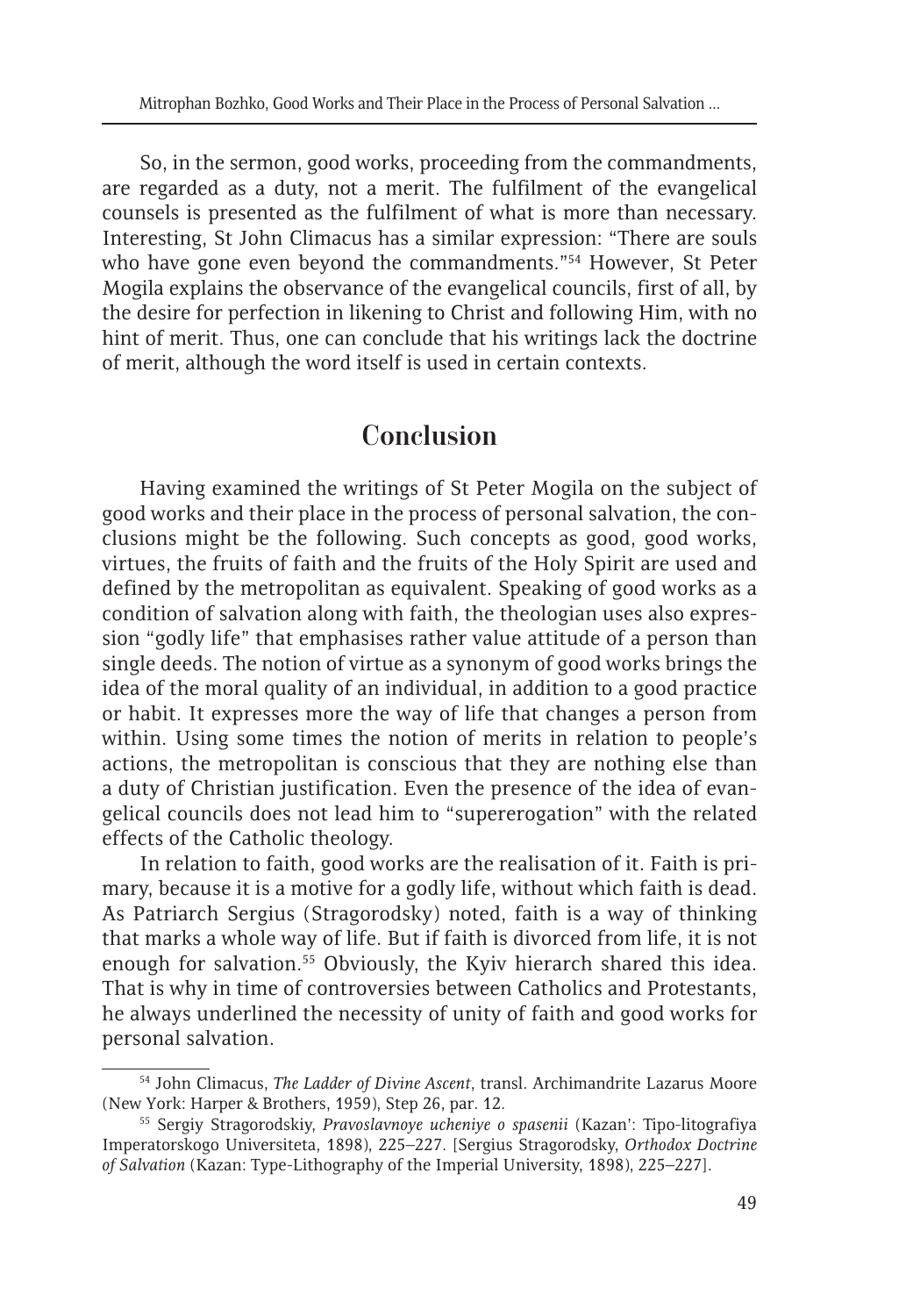### **Bibliography**

#### **Primary Sources**

#### **Holy Scripture**

*Biblia Sacra juxta Vulgatam Clementinam*. Editio electronica. Londini, MMV.

#### **St Peter Mogila's works**

- "'Krest Khrista Spasitelya' propoved', proiznesennaya Kiyevo-Pecherskim arkhimandritom (v posledstvii kiyevsk. mitropolitom) Petrom Mogiloy v krestopoklonnuyu nedelyu 1632 g." V *Arkhiv Yugo-Zapadnoy Rossii*. Chast' I, T. 8, Vypusk 1, 386–421. Kiyev: N.T. Korchak-Novinskiy, 1914. ["'The Cross of Christ the Saviour': A Sermon Delivered by the Kiev-Pechersk Archimandrite (Later the Metropolitan of Kiev) Peter Mogila on the Cross-Worshiping Sunday 1632." In *Archive of South-Western Russia*. Part I, Vol. 8, Issue 1, 386–421. Kiev: N.T. Korchak-Novinsky, 1914].
- "Chin kako priymati vozrast imushchikh ot zhidov, ili ot pogan, ili ot yeretik neveruyushchikh v Svyatuyu Troitsu." V *Trebnyk Mytropolyta Petra Mohyly*. T. 1, 5s-n<sup>2</sup><sub>3</sub> [76–87]. Kyyiv: Informatsiyno-vydavnychyy tsentr Ukrayinsʹkoyi Pravoslavnoyi Tserkvy, 2004. ["Order of How to Receive Adults from Jews, or from Pagans, or from Heretics, Who Do not Believe in the Holy Trinity." In *Trebnik of Metropolitan Peter Mogila*. Vol. 1, 5s-п<sup>2</sup> [76–87]. Kyiv: Information and Publishing Centre of the Ukrainian Orthodox Church, 2004].
- "Oglasheniye pyatoye." V Trebnyk Mytropolyta Petra Mohyly. Т. 1, рин-ра [148-163]. Kyyiv: Informatsiyno-vydavnychyy tsentr Ukrayins'koyi Pravoslavnoyi Tserkvy, 2004. ["Fifth Order of Catechisation." In *Trebnik of Metropolitan Peter Mogila*. Vol. 1, рин-разг [148–163]. Kyiv: Information and Publishing Centre of the Ukrainian Orthodox Church, 2004].
- "Predmova pry shlyube." V *Trebnyk Mytropolyta Petra Mohyly*. Т. 1, цкъ-цле [922–935]. Kyyiv: Informatsiyno-vydavnychyy tsentr Ukrayins'koyi Pravoslavnoyi Tserkvy, 2004. ["Preface to Marriage." In *Trebnik of Metropolitan Peter Mogila. Vol. 1, цка-цле* [922–935]. Kyiv: Information and Publishing Centre of the Ukrainian Orthodox Church, 2004].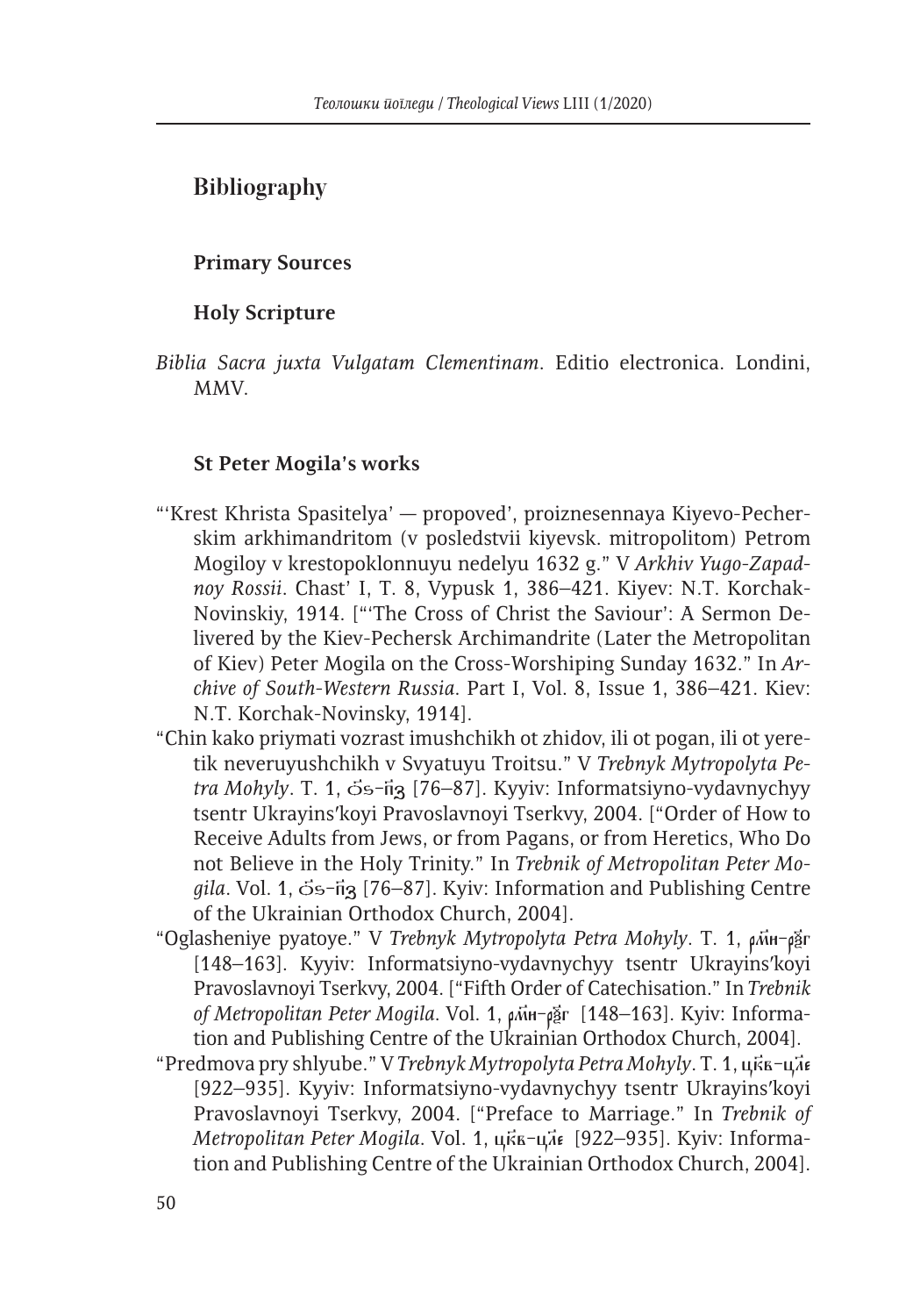- "The Orthodox Confession of Faith by Peter Mohila, Metropolitan of Kiev (1633–47)." Translated by Ronald P. Popivchak. *The Ukrainian Greek Catholic Church, Eastern Byzantine Rite*. Accessed March 11, 2020. http://web.archive.org/web/20060206044141/http://esoptron.umd. edu/UGC/OCF.html.
- "Voproshaniye ariyanina, ili inago yeretika neveruyushchago v yedinago Boga v Troytsi slavimago." V *Trebnyk Mytropolyta Petra Mohyly*. T. 1, ри-рма [118–141]. Kyyiv: Informatsiyno-vydavnychyy tsentr Ukrayinsʹkoyi Pravoslavnoyi Tserkvy, 2004. ["Questioning of the Aryan, or Another Heretic, Unbelieving in One God, Glorified in the Trinity." In *Trebnik of Metropolitan Peter Mogila*. Vol. 1, ри-рида [118–141]. Kyiv: Information and Publishing Centre of the Ukrainian Orthodox Church, 2004].
- *Katekhyzys Petra Mohyly*. Uporyadkuvannya A. Zhukovsʹkoho, pereklad V. Shevchuka. Kyyiv: Vydavnytstvo "Voskresinnya," 1996. [*Catechism of Peter Mohyla*. Arranged by A. Zhukovsky, translated by V. Shevchuk. Kyiv: Publishing House "Resurrection," 1996].
- *La Confession orthodoxe de Pierre Moghila métropolite de Kiev (1633–1646) approuvée par les Patriarches grecs du XVIIe siècle*: Texte latin inédit publié avec introduction et notes critiques, par Antoine Malvy et Marcel Viller, de la Compagnie de Jésus. Roma: Pont. Institutum Orientalium Studiorum, Paris: G. Beauchesne, 1927.

# **Church Fathers**

- "Lenten Lectures (*Catecheses*)." In *The Works of Saint Cyril of Jerusalem*. Vol. 1, translated by Leo P. McCauley and Antony A. Stephenson, 89–249. Washington, D.C.: The Catholic University of America Press, 2005.
- Climacus, John. *The Ladder of Divine Ascent*. Translated by Archimandrite Lazarus Moore. New York: Harper & Brothers, 1959.

### **Catholic and Protestant documents**

- "Explanations of the Ninety-Five Thesis." In *Luther's works*. Vol. 31: Career of the Reformer: I, edited by Helmut T. Lehmann, 77–252. Philadelphia: Muhlenberg Press, 1957.
- Aquinas, Thomas. *Summa Theologica*. Translated by Fathers of the English Dominican Province. Westminster, Md.: Christian Classics, 1981.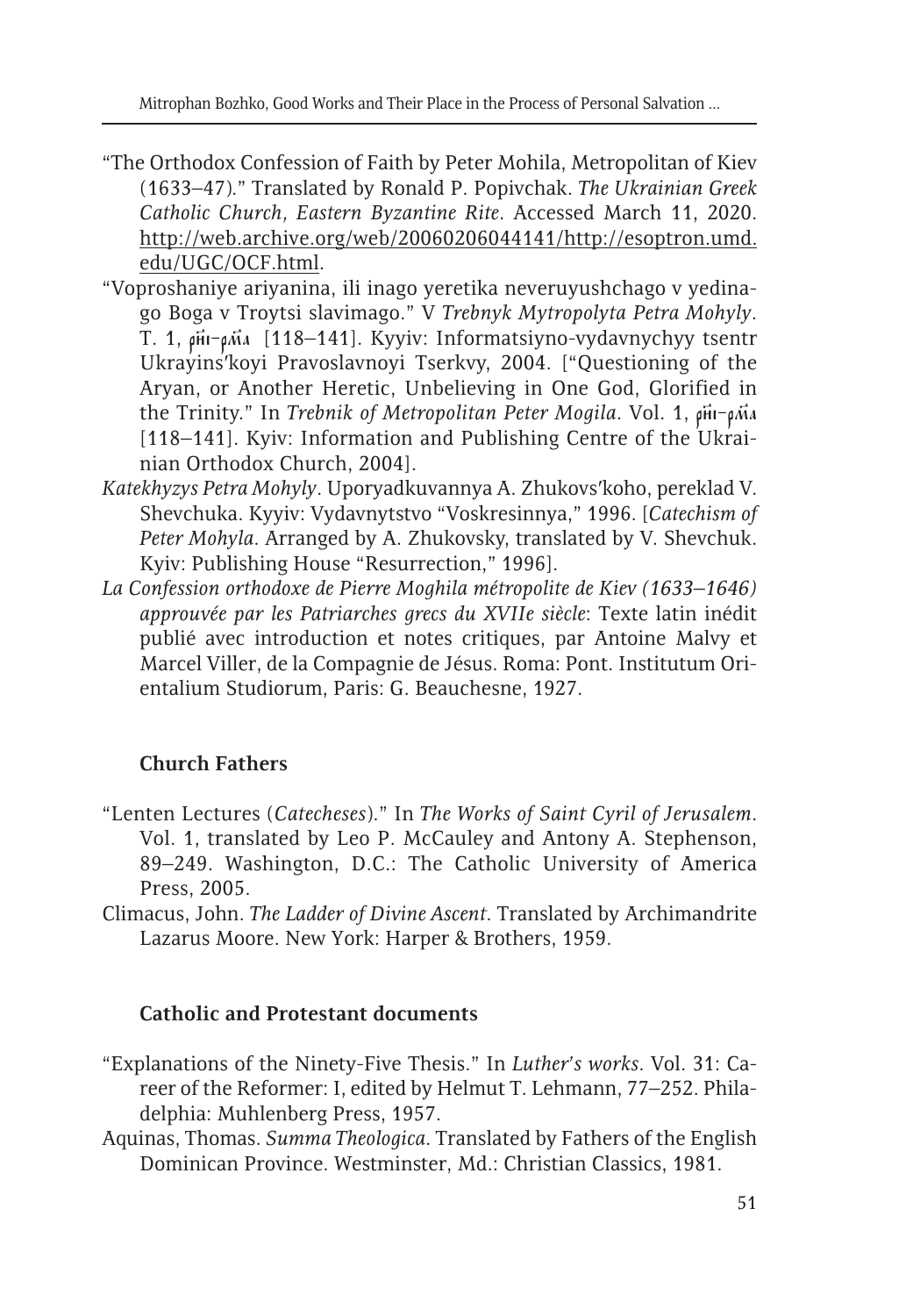*Concilium Tridentinum: Canones et Decreta (1545–1563)*. Romae, MMVII. *The Canons and Decrees of the Sacred and Oecumenical Council of Trent*. Edited and translated by James Waterworth. London: Dolman, 1848.

#### **Monographs**

- Stragorodskiy, Sergiy. *Pravoslavnoye ucheniye o spasenii*. Kazan': Tipo-litografiya Imperatorskogo Universiteta, 1898. [Stragorodsky, Sergius. *Orthodox Doctrine of Salvation*. Kazan: Type-Lithography of the Imperial University, 1898].
- Zhukovsʹkyy, Arkadiy. *Petro Mohyla y pytannya yednosty tserkov*. Paryzh: Ukrayinsʹkyy vilʹnyy universytet, 1969. [Zhukovsky, Arcady. *Peter Mohyla and the Issues of Church Unity*. Paris: Ukrainian Free University, 1969].

#### **Articles**

- Asmus, Valentin. "K otsenke bogosloviya svyatitelya Petra Mogily, mitropolita Kiyevskogo." *Bogoslovskiy sbornik* 10 (2002): 224–241. [Asmus, Valentine. "On the Assessment of the Theology of St Peter Mogila, the Metropolitan of Kiev." *Theological Collection* 10 (2002): 224–241].
- Bortnik, Sergey. "Svyatitel' Petr Mogila i pravoslavnoye predaniye." *Trudy Kyyivsʹkoyi dukhovnoyi akademiyi* 23 (2015): 87–94. [Bortnik, Sergey. "St Peter Mogila and Orthodox Tradition." *Works of the Kyiv Theological Academy* 23 (2015): 87–94].
- Dobosh, Aleksey. "'Yedineniye Rusi s Rus'yu': bogoslovsko-istoricheskiy analiz 'universal'noy' unii svt. Petra Mogily." *Pravoslavnaya zhizn'*. [Dobosh, Alexey. "'The Union of Rus' with Rus'': A Theological and Historical Analysis of the 'Universal' Union of St Peter Mogila." *Orthodox Life*]. Accessed March 15, 2020. Part 1. http://pravlife.org/content/edinenierusi-s-rusyu-bogoslovsko-istoricheskiy-analiz-universalnoy-unii-svtpetra-mogily; Part 2. http://pravlife.org/content/edinenie-rusi-s-rusyubogoslovsko-istoricheskiy-analiz-universalnoy-unii-svt-petra-mogily-0; Part 3. http://pravlife.org/content/edinenie-rusi-s-rusyu-bogoslovskoistoricheskiy-analiz-universalnoy-unii-svt-petra-mogily-1.
- Dzhogo, Darko. "Svyatitel' Petr Mogila v sovremennoy serbskoy bogoslovskoy mysli." *Trudy Kyyivsʹkoyi dukhovnoyi akademiyi* 23 (2015): 75–86. [Djogo, Darko. "St Peter Mogila in Modern Serbian Theological Thought." *Works of the Kyiv Theological Academy* 23 (2015): 75–86].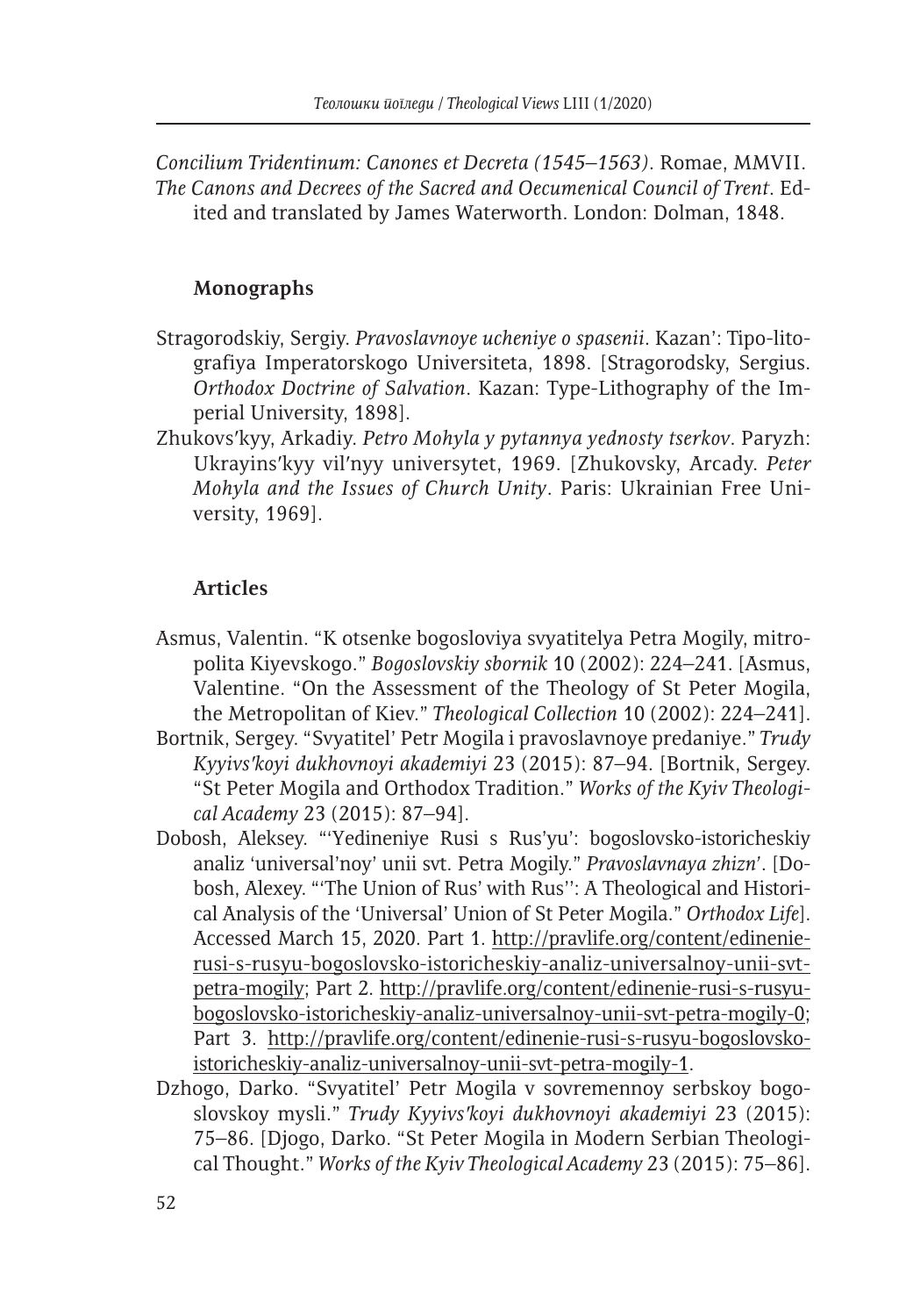- Jugie, Martin. "La Confession orthodoxe de Pierre Moghila. À propos d'une publication récente." *Échos d'Orient* 28, no. 156 (1929): 414–430. https://doi.org/10.3406/rebyz.1929.2622.
- Korzo, Margarita. "'Pravoslavnoye ispovedaniye very' Petra Mogily: k voprosu o zapadnom vliyanii na kiyevskoye bogosloviye XVII v." V *Sravnitel'naya istoriya: metody, zadachi, perspektivy*. Pod redaktsiyey M. Paramonovoy, 33–56. Moskva: Institut vseobshchey istorii RAN, 2003. [Korzo, Margarita. "'Orthodox Confession of Faith' by Peter Mogila: On the Issue of Western Influence on the 17th Century Kiev Theology." In *Comparative History: Methods, Objectives, Perspectives*. Edited by M. Paramonova, 33–56. Moscow: Institute of World History, RAS, 2003].
- Levina, D. G. "Mitropolit Petr Mogila (1596–1647) v otechestvennoy istoriografii: vzaimootnosheniya s pol'skimi vlastyami i Sv. Prestolom." *Vestnik Russkogo Khristianskogo gumanitarnogo instituta* 1 (1997): 177–188. [Levina, D. G. "Metropolitan Peter Mogila (1596–1647) in Russian Historiography: Relations with the Polish Authorities and the Holy See." *Bulletin of the Russian Christian Humanitarian Institute* 1 (1997): 177–188].
- Meyendorff, Paul. "The Liturgical Reforms of Peter Moghila: A New Look." *St Vladimir's Theological Quarterly* 29, no. 2 (1985): 101–114.
- Patrykevich, Andriy. "The Orthodoxy of Peter Mohyla." *Faith and Culture* 7, no. 7 (1985–1989): 75–82.
- Pohle, Joseph. "Merit." In *The Catholic Encyclopedia*. Vol. 10, 202–208. New York: Robert Appleton Company, 1911.
- Ponomarev, Pavel. "Knigi simvolicheskiye voobshche i v Russkoy Pravoslavnoy Tserkvi v chastnosti." V *Pravoslavnaya bogoslovskaya entsiklopediya*. T. 12, Stb. 1–32. Sankt-Peterburg, 1911. [Ponomarev, Paul. "Symbolic Books in General and in the Russian Orthodox Church in Particular." In *Orthodox Theological Encyclopaedia*. Vol. 12, Col. 1–32. St Petersburg, 1911].
- Rogov, Aleksandr. "Petr Mogila kak antiuniatskiy polemist." V *Slavyane i ikh sosedi*. T. 3: Katolitsizm i pravoslaviye v sredniye veka, 109–118. Moskva: Institut slavyanovedeniya i balkanistiki AN SSSR, 1991. [Rogov, Alexander. "Peter Mogila as an Anti-Uniate Polemicist." In *Slavs and Their Neighbours*. Vol. 3: Catholicism and Orthodoxy in the Middle Ages, 109–118. Moscow: Institute of Slavic and Balkan Studies of the Academy of Sciences of the USSR, 1991].
- Ševčenko, Ihor. "The Many Worlds of Peter Mohyla." *Harvard Ukrainian Studies* 8, no. 1–2 (June 1984): 9–44.
- Stoychev, Sil'vestr. "K voprosu o zapadnom vliyanii v bogoslovskom nasledii svyatitelya Petra Mogily." *Trudy Kyyivsʹkoyi dukhovnoyi akademiyi*